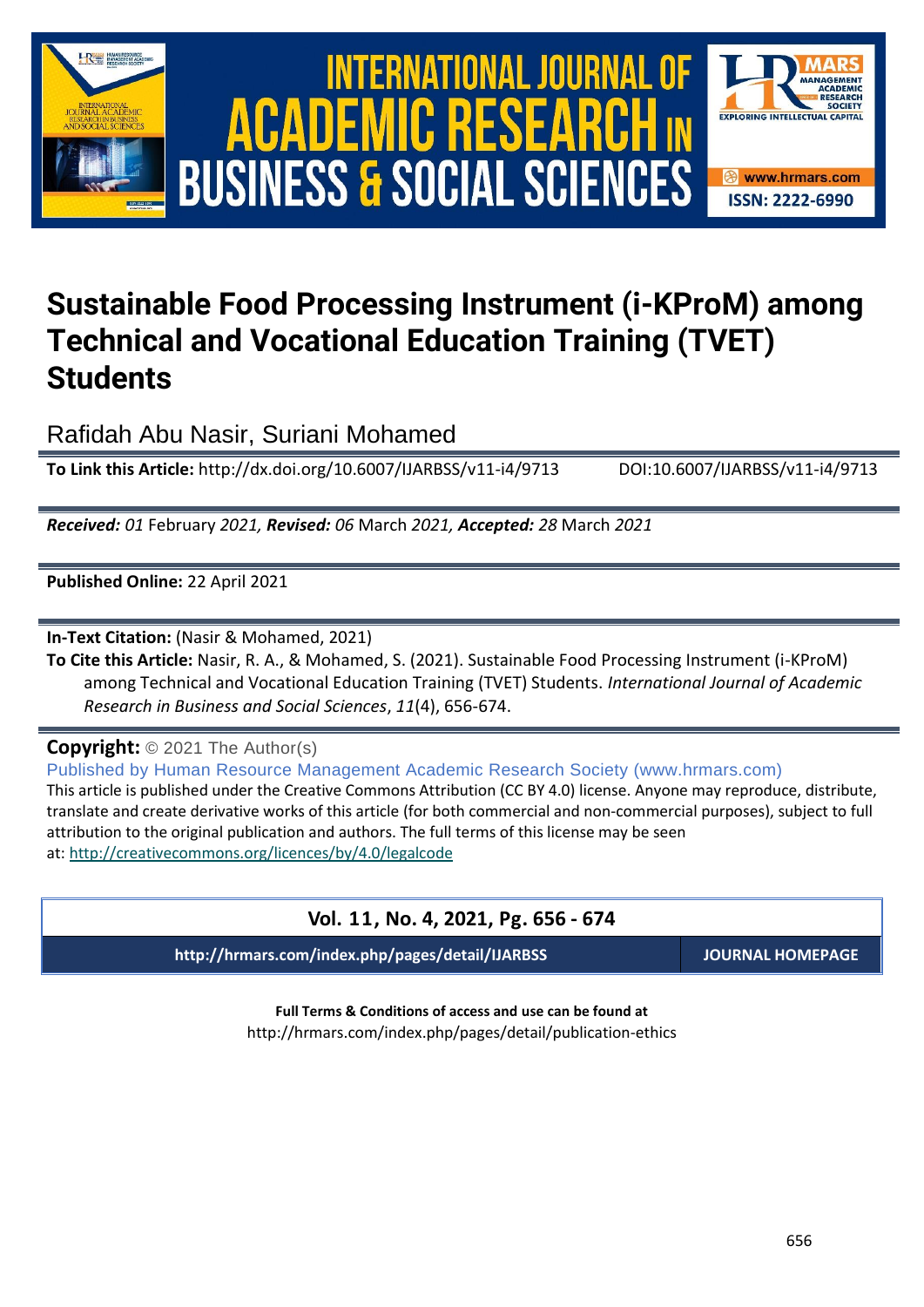

# **Sustainable Food Processing Instrument (i-KProM) among Technical and Vocational Education Training (TVET) Students**

# Rafidah Abu Nasir, Suriani Mohamed

Faculty of Technical and Vocational, Universiti Pendidikan Sultan Idris Malaysia Email: rafidahabunasir@gmail.com

#### **Abstract**

The depletion of natural resources and increasing food consumption together with their food waste showing the urge to practice the sustainable food processing. The instrument of sustainable food processing (i-KProM) questionnaire was used to determine the right practices constructs for TVET students' in sustainable food processing and the related predictive factor. This study was conducted in TVET institutional in Perak which offering the Certification of Food Processing and Quality Control. An Exploratory Factor Analysis (EFA) for validity test and reliability test was used to measure the instrument and give an empirical verification of the construct validity and reliability of the questionnaire. Literature search and pilot study within the population were carried out and appropriate item was extracted. Initially, 37 items developed for sustainable food processing practices, however, only 23 items were remaining as an item investigate and 14 items found as not sufficient as required for EFA. For an independent variable of the research, 36 items remain which include five factors extracted. The sustainable food processing instrument (i-KProM) have been approved to have sufficient validity and reliability.

**Keywords:** Sustainable Food Processing, Exploratory Factor Analysis, Technical and Vocational Training.

#### **Introduction**

Technical and vocational education and training are an education towards decent jobs and occupation (UNESCO, 2016). Incheon Declaration 2015 has specified target in technical and vocational education training (TVET) to achieve 4th Sustainable Development Goal, which ensure women and men get equal access, affordable and quality of TVET in tertiary education including in universities (Sustainable Development Goals, SDG, 2030). This tertiary education plays the vital role for increasing the mobility of trainer and learners to enhance an academic credentials.

In supporting tertiary education of TVET, The Eleventh Malaysia Plan 2016-2020 projected that 60% of future job require TVET related skill to lead the country economic growth. To ensure the success of the projection, there are seven areas of TVET standard being listed which is; programme development and delivery, assessment of students' learning,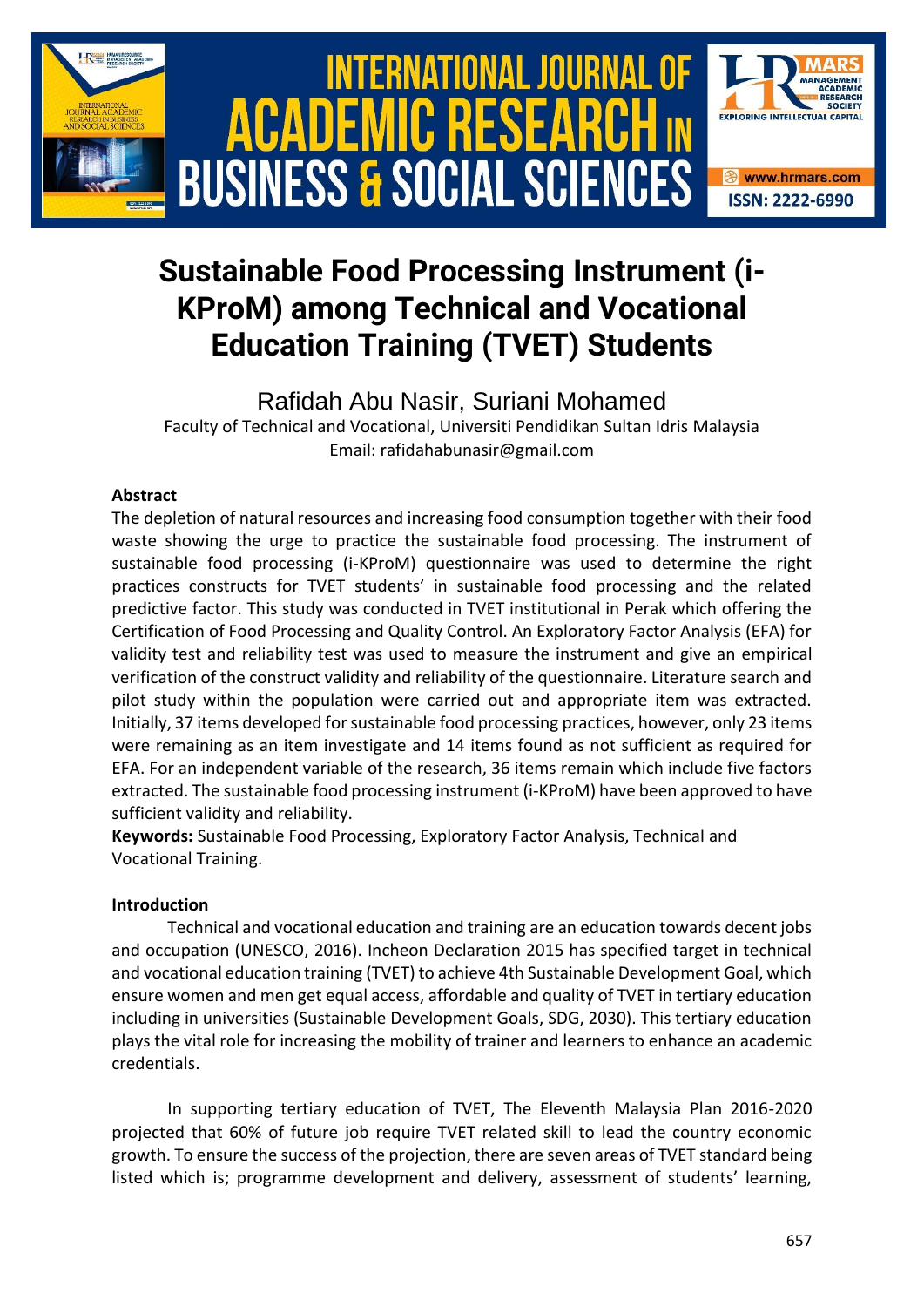**Vol. 1 1 , No. 4, 2021, E-ISSN: 2222-6990 © 2021 HRMARS**

student selection and support services, teaching staff, educational resources, program management and program monitoring, review and continual improvement (Malaysian Qualification Agency, 2019). In line with its vision and mission, Jabatan Pendidikan Politeknik & Komuniti Komuniti (JPPKK) has published TVET 4.0 Framework outlines to contribute directly to the sustainability of development in the current education sector, where TVET graduates will be future leaders and industry players in their related fields (Jabatan Pendidikan Politeknik & Komuniti, Oktober 2018; Aziz, Musa & Rashid, 2019).

Studies related to sustainable development in the context of education in Malaysia are widely published (Mahat et al., 2019; Omar et al., 2019; Raman & Abu Bakar, 2019; Retno et al., 2019). As a part of sustainable development, sustainable consumption and production (SCP) playing the vital role to ensure food security of the urbanized world (Knorr et al., 2020). SCP as discussed in Oslo Symposium is the improvement of products or services to improve the quality of life by minimizing the use of natural resources and toxic materials, while reducing waste and pollution risk, to ensure the needs of future generations (Ofstad et al., 1994). It should be safe and beneficial to employees and the consumer community as well as benefit the entire cycle involved (Ali & Suleiman, 2016; Tseng & Divinagracia, 2009). In the context of food, food processing is done to prolong the shelf life of food, optimize the nutrition and quality of food as well as reduce food spoilage and waste (Augustin et al., 2016). Processing can also reduce food waste due to damage, loss of freshness and quality by extending the shelf life (Martindale & Schiebel, 2017).

Meanwhile Alders et al., (2018) reported that the current food system is facing major problem which will give severe impact on human well-being during the Food Security Workshop in Sydney. Therefore, the members of the workshop agree to adopt the sustainability of the food system to ensure the food security being address accordingly. The food processing activities require deep attention from authority and educators to investigate the sustainability along the programme that being offered (Reza, 2016) and should be include in TVET fields. However, the adaptation of the sustainability in the current education and curricular are still far behind the requirement all over the world (Etse & Ingley, 2015; Paryono, 2017; Chin et al., 2019).

The threat of food security discussed above require for changes of food system to a more ethical, safe and nutritious processing from individually or by the authorities (Alders et al., 2018). The issue of food in terms of its intake and processing, requires a change including changes in food processing from the aspect of its effectiveness unit, starting from the food produced (Garnett, 2013). Statement by Alders et al. (2018) and Garnett (2013) illustrate that, existing food processing areas have sustainability issues that need to be addressed. An irresponsible sustainability practices (Taufique et al., 2016) as well as lack of planning and management of food processing are major problems of waste generation as expressed through expert views in a study by Aschemann (2015). This current study offers a new contribution in critical sustainable food processing practices aspects, which have huge results in the industry but limited in TVET and education. The need for training to improve knowledge, attitudes and practices of food waste management and its reduction rate is very much needed in the field of food processing (Okumus, 2019; Gunders & Bloom, 2017: Gössling et al., 2011).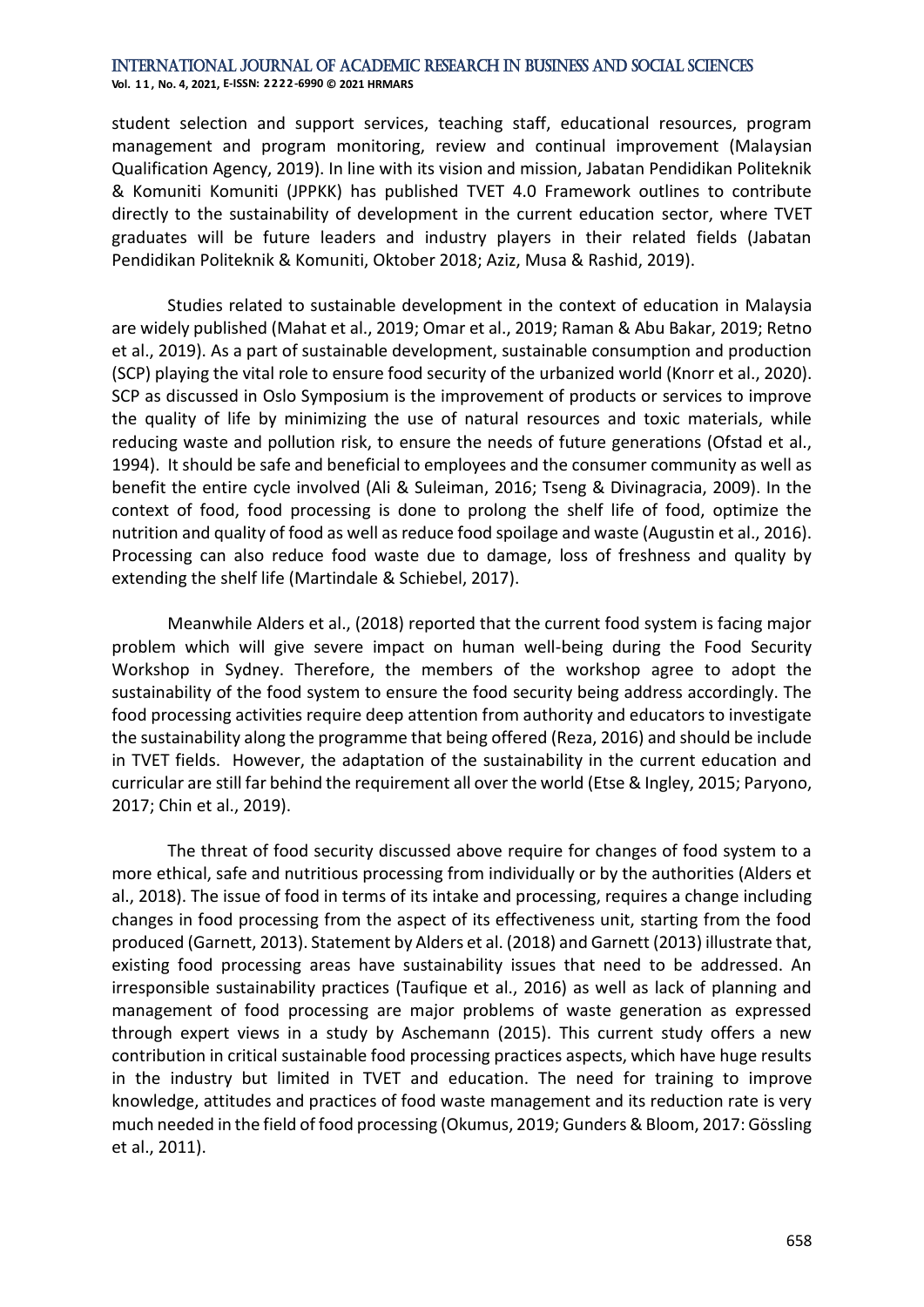**Vol. 1 1 , No. 4, 2021, E-ISSN: 2222-6990 © 2021 HRMARS**

Therefore, this study is to investigate the predictive factor towards the sustainable food processing practices among the TVET student as they are less competent in the technical skills required by the industry (Rus et.al 2015). The predictive factors suggested are knowledge, awareness, attitude, subjective norm, perceived behavioural control and personal norm. The relationship between knowledge, attitudes and practices is discussed in Theory of Planned Behaviour (TPB) by Icek Ajzen (1991) which also include that the belief that a person who thinks they have a high chance and resource to perform the related action the higher the behaviour control action within themselves on that behaviour (Madden, Ellen & Ajzen, 1992).

Introduced by Ramsey and Rickson, (1976), study on behaviour seem very important for sustainable development, as several studies have been conducted using the Knowledge Attitude and Practices Model(Besar et al., 2013; Ahmad et al., 2011; Derahim., 2011 & Salas-Zapata et al., 2018). However, some research argued that practices not necessarily influenced by knowledge and attitudes, there are other factors that need to be considered (Kollmuss & Agyemen, 2002). Some research mentioned that only attitudes have a significant influence on individual practices (Sayuti, 2020), while knowledge does not affect individuals to behave unless they need to be implemented at the appropriate time, subject to subjective norms and their environment (Greyson & Johnson, 2016).

Futhermore, according to Hungerford and Volk (1990) in Model of Predictors of Environmental Behaviour (PEB), having knowledge of an environmental issue, will not have a positive impact on behaviour that is responsible for sustainability as a whole. There are various internal and external factors that influence the practice of responsibility for sustainability, including barriers, social stress and the opportunity to choose different actions that can restrict or influence a person to act (Ruolin & Nicolette, 2020 & Ungerer, 2015). According to Kollmuss and Agyeman (2002), the practice of sustainability can only be done when it is normalized to become a habit through their experiences that lead to environmental sustainability, which will also affect the subjective norms, perceived behavioural control as well as the personal norms of the individual. In addition, fostering attitude and effectiveness of awareness also has a significant impact on pro-environmental behaviour (Ramly et al., 2012).

Therefore, this study is to investigate an empirical verification of the construct validity and reliability of the questionnaire for sustainable food processing practices in community college. The results of these findings can be a guideline and suggestions for the start of a new curriculum design that applies the concept of sustainability. Without an education for sustainable development, it is difficult to make Malaysia a country that is moving towards sustainable development. The need to determine the sustainability of food processing practices is seen as very significant because studies on it are still limited (Ali & Suleiman, 2016).

Accordingly, the objectives of this paper are: (1) To determine the construct validity of sustainable food processing practices by using Exploratory Factor Analysis; and (2) To obtain the reliability of i-KProM questionnaires. The i-KProM items, methodology, data analysis, findings and conclusion will be discussed to achieve the objectives of this paper.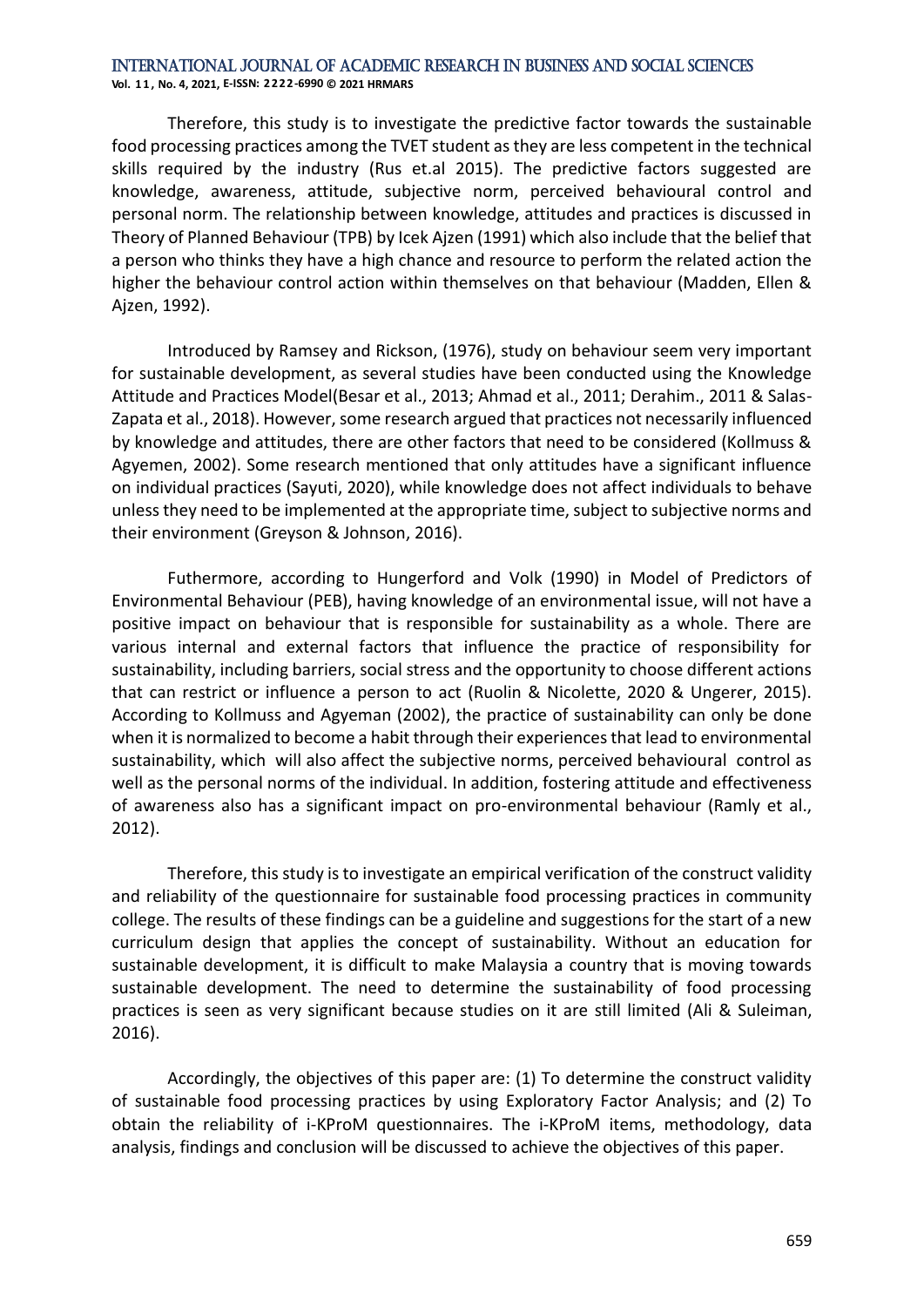#### **Methodology**

This study takes place in community colleges in Perak with a population of 808 students.The related community colleges selected due to higher numbers of students to fulfilled the requirement of exploratory factor analysis with the minimum five times of the variables involved in any study (Pallant, 2016). There are 104 completed questionnaires received from students enrolled for Certificate of Food Processing and Quality Control from the selected community colleges which have been approved by *Jabatan Pendidikan Politeknik dan Kolej Komuniti* as the sampling plan for this research.

The i-KProM is an instrument which analysed the content validity and reliability during the pre-test study. This i-KProM is suitable to be used to measure predictive factors for sustainable food processing practices among the TVET students in community colleges (Nasir, 2020). However, due to the large number of variables and items have been developed, this study is aimed to explore the interrelationship among the set of variables which mean to investigate any variables in the set form coherent subsets that are relatively independent of one another (Tabachnick & Fidell, 2013).

Data collection had been administered using *Google* forms that specify each item must be answered to allow respondents to complete the given questionnaire. This online questionnaire is more effective and facilitates data management (Wahyudi, Warijan & Suyanta, 2020). Although there are some studies finding that the response rate for online surveys is low (Fincham, 2008; Sitzia & Wood, 1998), but the ability of respondents to answer the questionnaire in their own time can guarantee a higher response rate than conventional methods (Ball, 2019 and Callegaro et al., 2015) especially as this study was administered during the covid-19 pandemic situation.

Tuten (2010) has listed several advantages of conducting online research among them are; the work for data transcription is easier because all the data is recorded electronically, the response to the questionnaires will be more detailed and clear than by survey using printed forms. Even surveys involving practices and attitudes will be more accurate because respondents are more honest in the responses given due to their awareness of not being recognized if answering questionnaires online (Tuten, 2010).

The i-KProM was developed using the Good Manufacturing Practices code guided by Ministry of Health Malaysia. The questionnaire consist of 4 section, A: demographic chacacteristic, B: sustainable food processing practices C: predictive factor (knowledge=28 items) and D: other predictive factors (awareness=10 items, attitude= 15 items, subjective norm= 4 items, perceived behavioural control= 7 items and personal norm= 4 items).

Section A consisted of three personal information (gender, community college and semester) where respondent must choose any characteristic that represent themselves. The second part consisted of 37 items regarding the frequency of sustainable food processing practices with the likert scale 1= Never; 2= Seldom; 3= Sometimes; 4=Often; 5= Very often. The third section consisted of knowledge item for predictive factor variables with likert scale 1=True; 2= False. However, this section was not included in this study as the scale using are not comply with factor analysis requirement. Section D consisted of five likert scale which represented as 1= Very Disagree, 2= Disagree, 3= Fairly Disagree, 4= Agree and 5= Strongly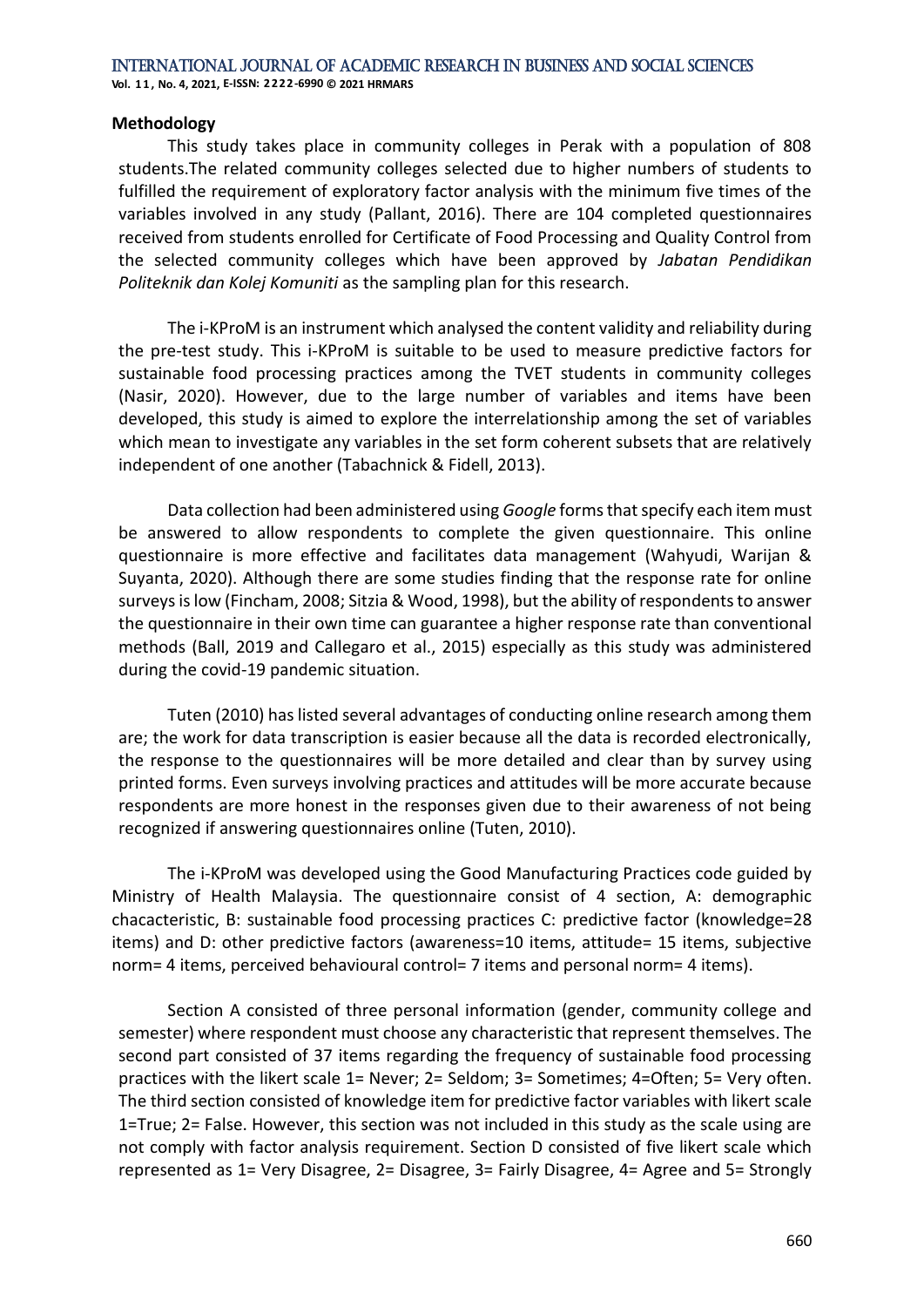**Vol. 1 1 , No. 4, 2021, E-ISSN: 2222-6990 © 2021 HRMARS**

agree. The respondent needs to choose which scale represent their agreement toward the statement provided.

The main objective of this study is to determine the construct validity for sustainable food processing and the correctness of the items and the inner structure of the construct measure of the instrument. To obtain the idea of this study, Exploratory Factor Analysis (EFA) was conducted to examine the structure of the scale for construct validity and followed by the reliability analysis to test the reliability of the final questionnaire after the EFA being analysed.

For this purpose, normality tests are performed to obtain the pattern of data distribution. According to Hair et al., (2006), good data is data that has a normal distribution.The data of this study have been analysed using the normality test (kurtosis and skewness) before an EFA being run as recommended by Kline (2005). An application of IBM-SPSS version 26 was used to analysis the test mentioned above.

A construct validity is to determine the constructs of the instrument developed is able to measure what it should be measured, where the accuracy and usability of the built instrument can be inferred into the actual study later (Kline, 2005: Ahmad Hashim, 2004). The construct validity used in this study is a factor analysis procedure on all items in each construct of dependent variables and independent variables. Factor analysis is a statistical technique that allows interested researchers to know the variables that form a subset independently of each other. This means, the combination of variables that correlate with each other, forming a factor that is partially independent of the subset of other variables (Tabachnick & Fidell, 2013). Factor analysis procedures aim to analyze the relationship between multiple variables (Hair et al., 2006). The purpose of the exploratory factor analysis procedure conducted in this study is to determine the position factor of each measurement item (Hair et al., 2006). According to Pett, Lackey and Sullivan (2003) for the purpose of evaluating the validity structure of good internal constructs for a particular population, factor analysis procedures can be performed to identify external variables of the study.

Reliability analysis is to obtain a similar score of the measurement that performed repeatedly using the same instrument to test an item or construct (Cavana, Delahaye & Sekaran, 2001). They also suggested that, there are four methods of measuring reliability, namely test-retest, parallel-form, split-half and internal consistency.

Construct validity using factor analysis procedures can be implemented if the data obtained meet the required statistical assumptions. Pallant (2016) discusses the assumptions that need to be met are: first, the overall sample size should be at least five times the number of variables selected as stated by Tabachnick and Fidell (2013). For the purpose of this study, a total of 10 constructs represented by four sub-constructs for the dependent variables and six independent variables were used.

The second assumption to fulfill in this study is the value of the correlation matrix should exceed 0.30, whereas the value of Bartletts' test of Sphericity should be significant, p <0.05, followed by the Kaiser-Meyer-Olkin (KMO) value should exceed 0.60 which can be obtained in the findings of factor analysis conducted to prove items correlated with each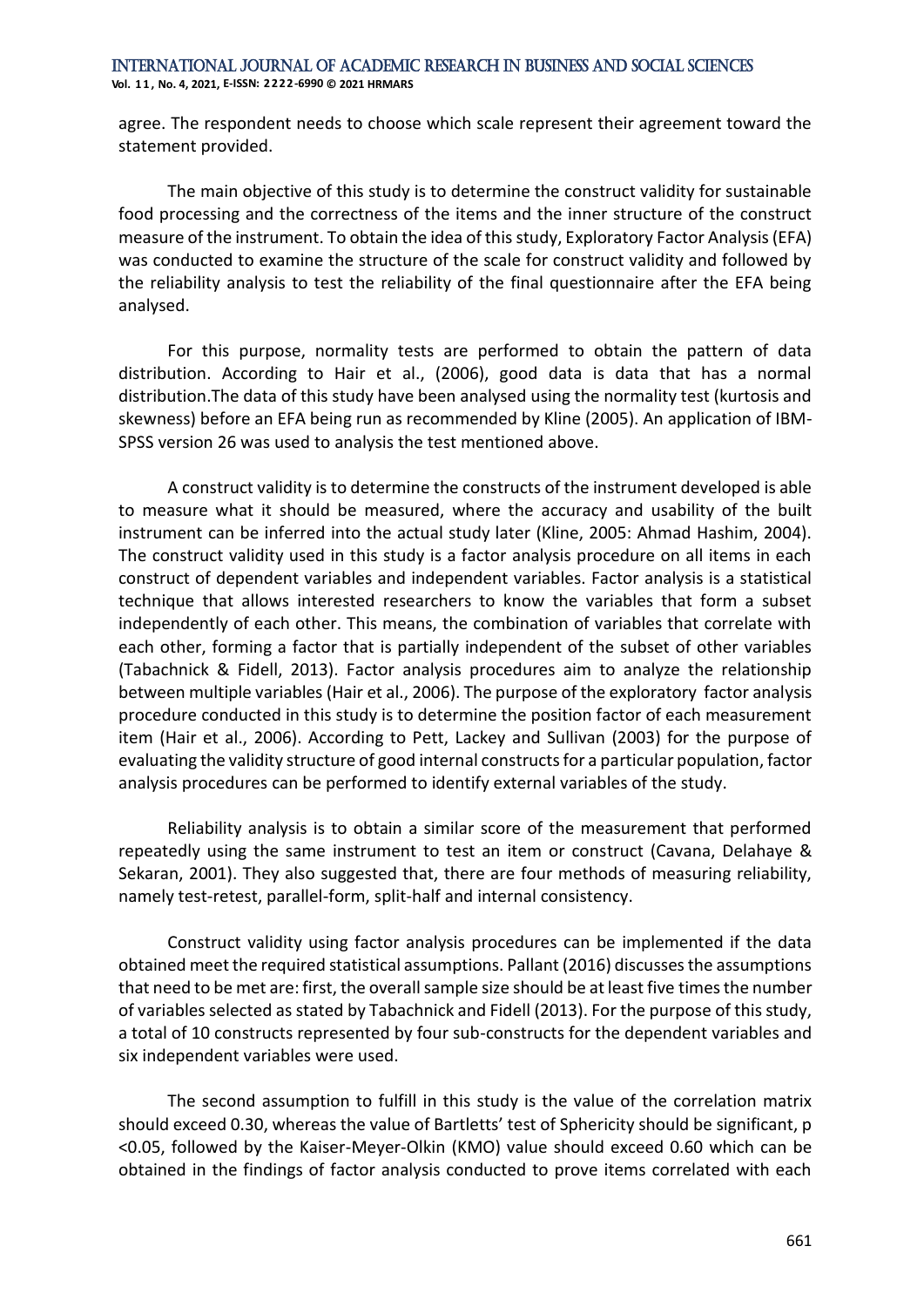**Vol. 1 1 , No. 4, 2021, E-ISSN: 2222-6990 © 2021 HRMARS**

other. Next assumption is, the data obtained need to have linearity because factor analysis is to see the correlation between the variables that are assumed to have a linear relationship. Finally, the value of outliers needs to be considered by the researcher because factor analysis is not suitable for variables that have extreme data where the researcher needs to review the data to determine whether the data needs to be discarded or re-coded. However, there are few opinions suggested that the normality of distributions is not very critical to determine if the researcher needs to explore, summarize and explain the relationship between the variables studied which most likely related to this study (Hair et al., 1995; Pett et al., 2003; and Tabachnick & Fidell, 2013).

#### **Results and Discussion**

#### **Validity Analysis Using Exploratory Factor Analysis**

Regarding to current study by considering that the above basic assumptions have been met, the following three main steps have been carried out to test the intended factor analysis procedure. Firstly, the sample size was 104 which is ten times compared to the 10 variables selected for this study. The correlation matrix value was determined to have a value greater than 0.30 using the value generated by SPSS, while to assess the factoring data, Bartlett's test of sphericity was significant (p <.05) at 0.01, as well as Kaiser-Meyer-Olkin ( KMO) is 0.70 where, according to Tabachnick & Fidell (2001) values above 0.6 are the minimum values for conducting good factor analysis.

The second step is to obtain the smallest number of factors to represent the selected variables to explain the variance values of the original data set. (Pallant, 2016). Therefore, the researcher had explored with a number of different factors to obtain the most appropriate number of factors in this study as suggested by Tabachnick & Fidell (2013). The determination to select the number of factors for this factor analysis is based on three aspects; first, Kaiser's Criterion which is a factor with an eigenvalue value exceeding 2.0 according to the recommendations of Tabachnick & Fidell (2007) will be proposed as a number of factors, secondly by looking at the plot on the Catell scree test (Catell, 1966) where the points before the plot forming an elbow proposed to be the number of factor and thirdly a parallel analysis in which the value of eigenvalue which exceeds the test value of the analysis will be set as the actual number of factors.

The third step in determining factor analysis is to interpret by making rotation through two approaches namely orthogonal or obligue. Since the items for the food sustainability practice construct are items that refer to Good Food Manufacturing Practices, GMP 2018, Ministry of Health Malaysia, then the researcher assumes that the items constructed are independent of each other. Thus, rotation using the orthogonal varimax method is used to determine the total number of factors for this study as suggested by Gorsuch (1983) and supported by Brown (2009).

#### **Sustainable Food Processing Practices**

The sustainable food processing practices variable questionnaire consists of 37 items have been analyzed using factor analysis in terms of; (a) acquisition and storage of raw materials, (b) production of products and sanitation, (c) packaging and use of products; and (d) management of waste disposal. Based on the analysis conducted, the KMO value is 0.67 above 0.60 as suggested and Barlett's test of sphericity (Barlett, 1954) is significant at p <0.01 with the estimated value of Chi-Square 811.665 at degree 253 showing items correlated with each other. Communilities value is above 0.30. The finding above indicates the appropriate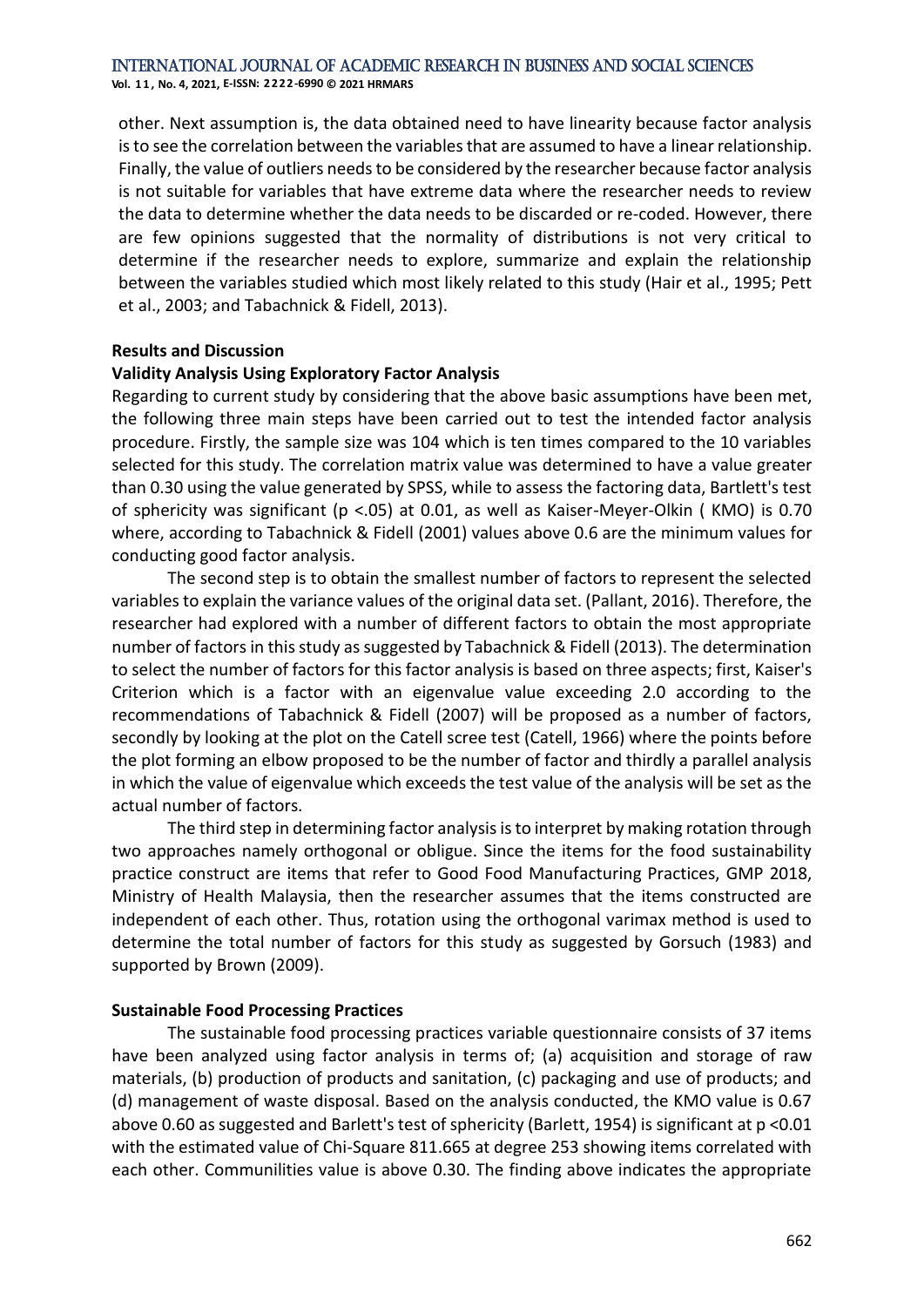**Vol. 1 1 , No. 4, 2021, E-ISSN: 2222-6990 © 2021 HRMARS**

data matrix for factor analysis.

Factor analysis through the Varimax rotation procedure, on the Rotated Component Matrix table shows the items of the three-dimensional questionnaire (contains 3 factors). Therefore, Table 1 showed the three factors have been extracted as suggested by Tabachnick & Fidell (2007) which is a factor with an eigenvalue value that exceeds two, is a good factor for a study in addition to the evaluation of the Scree Plot. All three factors predict a total of 41.05 percent variance for the dependent variables of food processing sustainability practices. Examination of the items under each factor with reference to previous studies on the boundaries of sustainable food processing practices proposed by Holden and Yan (2014) that the key aspects in food processing are; processing (12 items), post-processing (6 items) and pre-processing (5 items) for this questionnaire.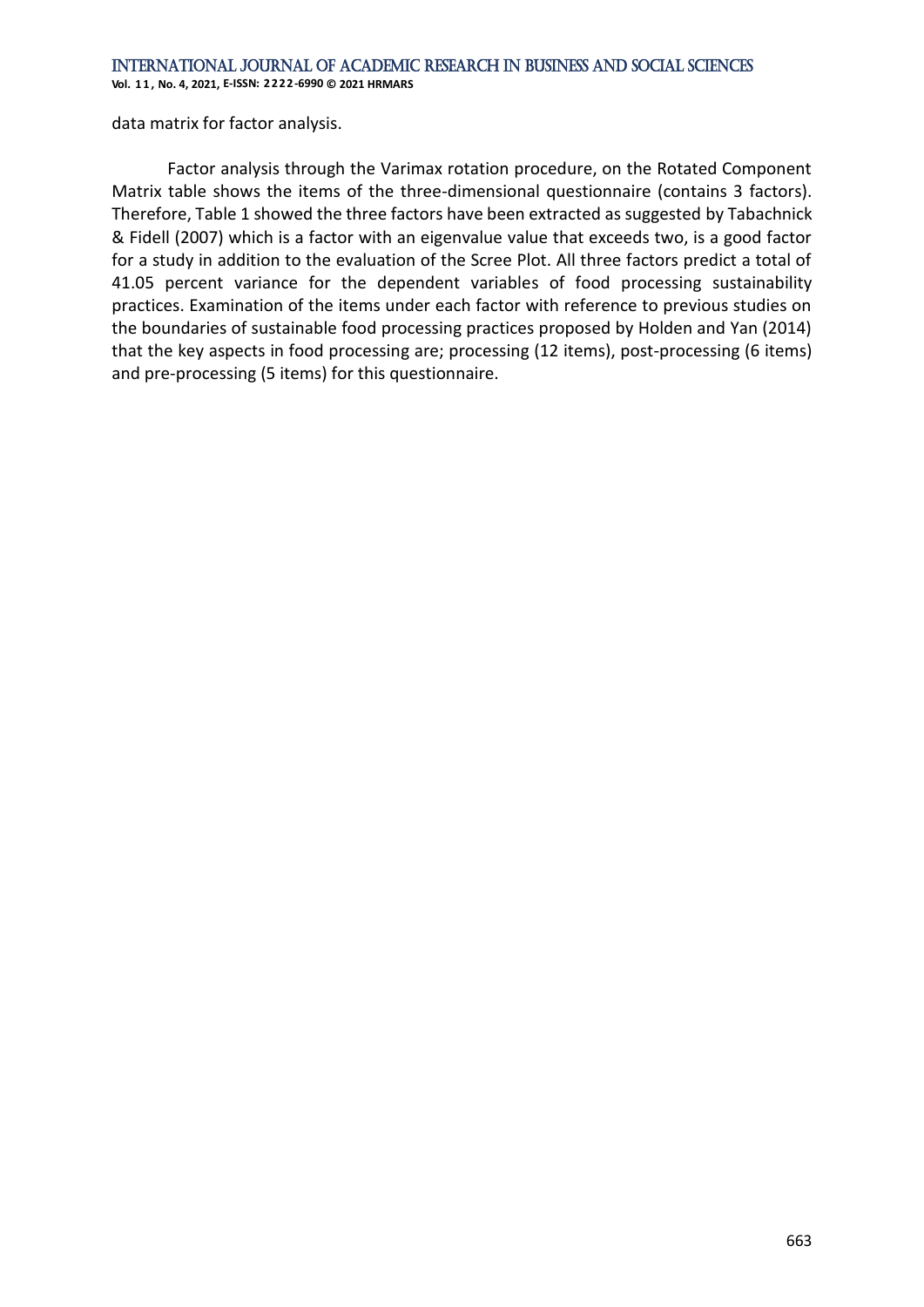**Table 1: Summary of EFA for Sustainable Food Processing Practices variables Item Code** 1 2

|                 | <b>FACTOR 1 Processing</b>                               |      |          |      |
|-----------------|----------------------------------------------------------|------|----------|------|
| AC <sub>2</sub> | Packing end products using plastic wrap.                 | .799 |          |      |
| AC4             | Provide end products to others if excessive.             | .687 |          |      |
|                 | Store the product in a recyclable container              | .649 |          |      |
| AC <sub>6</sub> | (recycle).                                               |      |          |      |
| AB15            | Wash used aprons / labcoats.                             | .609 |          |      |
|                 | Use the same wipes cloth to wipe tables and              | .606 |          |      |
| AB <sub>8</sub> | utensils.                                                |      |          |      |
| AB16            | Wipe the equipment with a rag after lab activities. .588 |      |          |      |
|                 | Put the product into the container / packaging           | .570 |          |      |
| AC <sub>3</sub> | immediately after processing.                            |      |          |      |
|                 | Cut the fruit as much as possible to reduce the          | .556 |          |      |
| AD7             | waste to be discarded.                                   |      |          |      |
|                 | Cleaning the worktable after food processing             | .509 |          |      |
| AD <sub>8</sub> | activities.                                              |      |          |      |
| AB5             | Wear a mask during food processing activities.           | .479 |          |      |
| AD1             | Separate the waste before throwing it in the trash429    |      |          |      |
|                 | Wear a hat (Male / Non-Muslim) or hijab (Female) .425    |      |          |      |
| AB13            | during food processing activities.                       |      |          |      |
|                 | <b>FAKTOR 2 Post-processing</b>                          |      |          |      |
| AD3             | Dispose of glass trash in a brown trash can.             |      | .776     |      |
|                 | Store the raw material in a container with an            |      | .660     |      |
| AA6             | expiration date.                                         |      |          |      |
|                 | Store food grade chemicals in the same place as          |      | .651     |      |
| AA5             | dry raw materials.                                       |      |          |      |
|                 | Collect practical waste to make organic fertilizer.      |      | .623     |      |
| AD5             | (examples: eggshells, fruit skins)                       |      |          |      |
| AB1             | Discard raw materials if weighed incorrectly. *          |      | .599     |      |
| AD4             | Throw paper type trash into a blue trash can.            |      | $-0.514$ |      |
|                 |                                                          |      |          |      |
|                 | <b>FAKTOR 3 Pre-processing</b>                           |      |          |      |
|                 | Wear accessories (watches / jewelry) during food         |      |          | .700 |
| AB14            | processing activities.                                   |      |          |      |
|                 | Separate cold raw materials (chill) and frozen raw       |      |          | .675 |
| AA3             | materials (frozen) during storage.                       |      |          |      |

|     | Place end products on the floor before stacking on | .611 |
|-----|----------------------------------------------------|------|
| AC5 | shelves.                                           |      |
|     | Do not mind using slightly dented canned raw       | .503 |
| AB9 | materials.                                         |      |
|     | Steaming glass bottles for sterilization of chili  | .456 |
| AC1 | sauce bottles.                                     |      |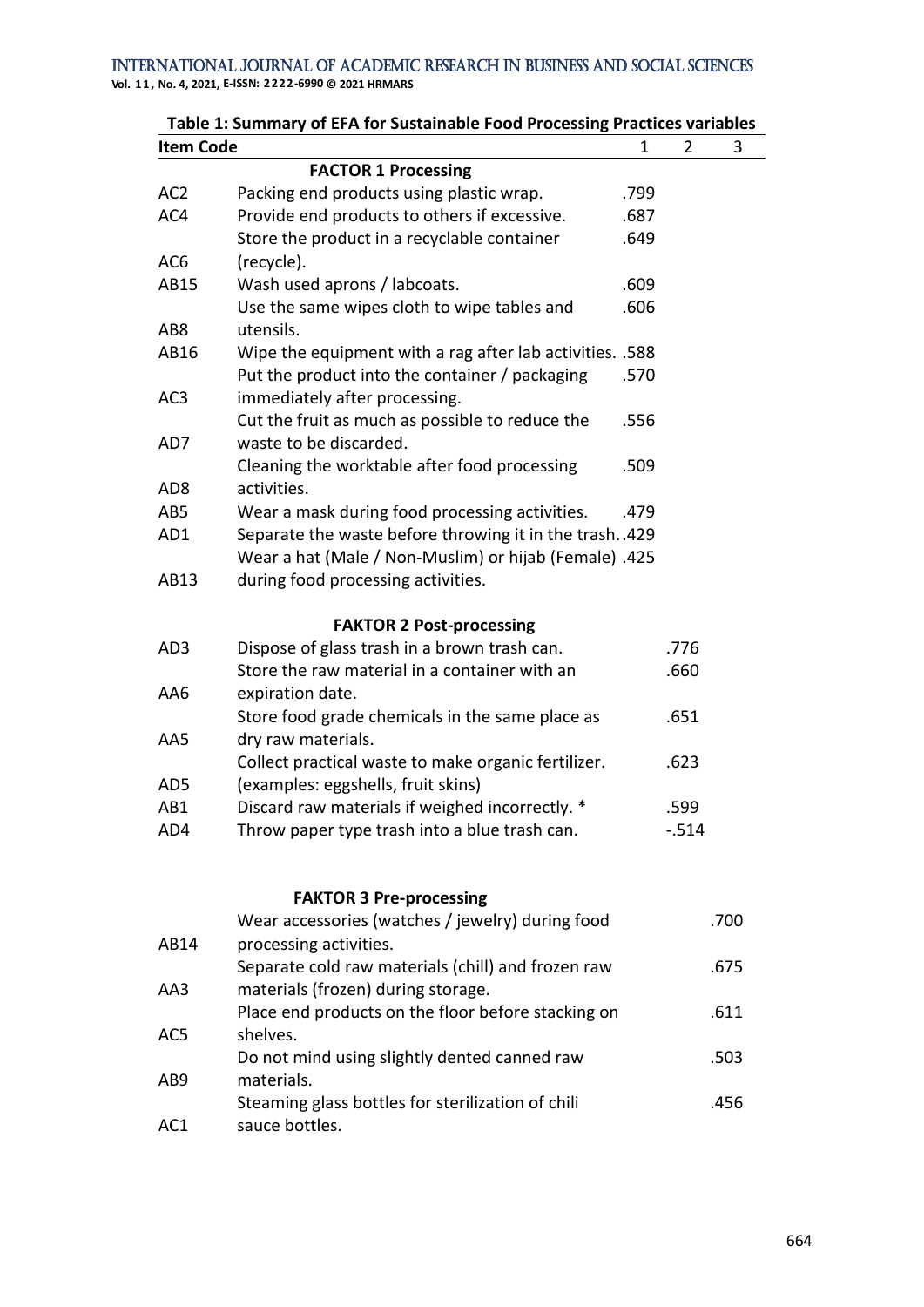| Eigenvalues        | 7.3373.5743.140 |
|--------------------|-----------------|
| Varians Percentage | 19.839.6608.485 |
| <b>KMO</b>         | 1               |
| <b>BTOS Test</b>   | .694            |
| df                 | 1765.           |
| Sig.               | 06              |
|                    | 666             |
|                    | .000            |

The results of the analysis also show that there are 12 items that overlap the concept where those items were removed for the purpose of this study.

#### **Awareness**

The independents variables for awareness consisted 10 items and the test results found that the KMO value was 0.92, exceeding the set value of 0.6 and the value of Barlett's test of sphericity (Barlett, 1954) was significant at p <0.01 with an estimated value of Chi-Square 636.81 at degree 45 shows the items in these variables correlated with each other. In addition, the value of communilities is more than 0.3. The MSA (Measure of Sampling Adequacy) value for items individually ranging from 0.39-0.72 also indicates appropriate for factor analysis. Factor analysis only produces one factor which is awareness. The factor load for the item in this factor is between 0.624 to 0.846. The overall variance contribution value was 59.75 percent with the eigenvalues value of 5.98. The results of the observations in the anti-image matrix correlation suggest that all factors have a sufficient load, so no factor is dropped. Table Table 2 below shows the summary of factor analysis conducted.

| Code        | Item                                                   | <b>Factor Loading</b> |
|-------------|--------------------------------------------------------|-----------------------|
| FK1         | Quality products are a necessity for every household.  | .725                  |
|             | Good storage can guarantee the supply and quality      | .727                  |
|             | of food products.                                      |                       |
| FK3         | I need to produce nutritious products that guarantee   | .788                  |
|             | the country's food supply.                             |                       |
| FK4         | Packaging can facilitate the distribution of food      | .842                  |
|             | supplies nationwide.                                   |                       |
| FK5         | I need to replace existing food processing methods,    | .717                  |
|             | to increase food productivity.                         |                       |
| FK6         | Food management and food processing techniques         | .837                  |
|             | are important for food supply assurance.               |                       |
| FK7         | I need to be prepared to participate in food safety    | .789                  |
|             | certification program (MESTI).                         |                       |
| FK8         | Climate change affects food security.                  | .624                  |
| FK9         | I need to participate in activities that contribute to | .846                  |
|             | food security.                                         |                       |
| <b>FK10</b> | Sustainable food processing is able to guarantee food  | .805                  |
|             | supply.                                                |                       |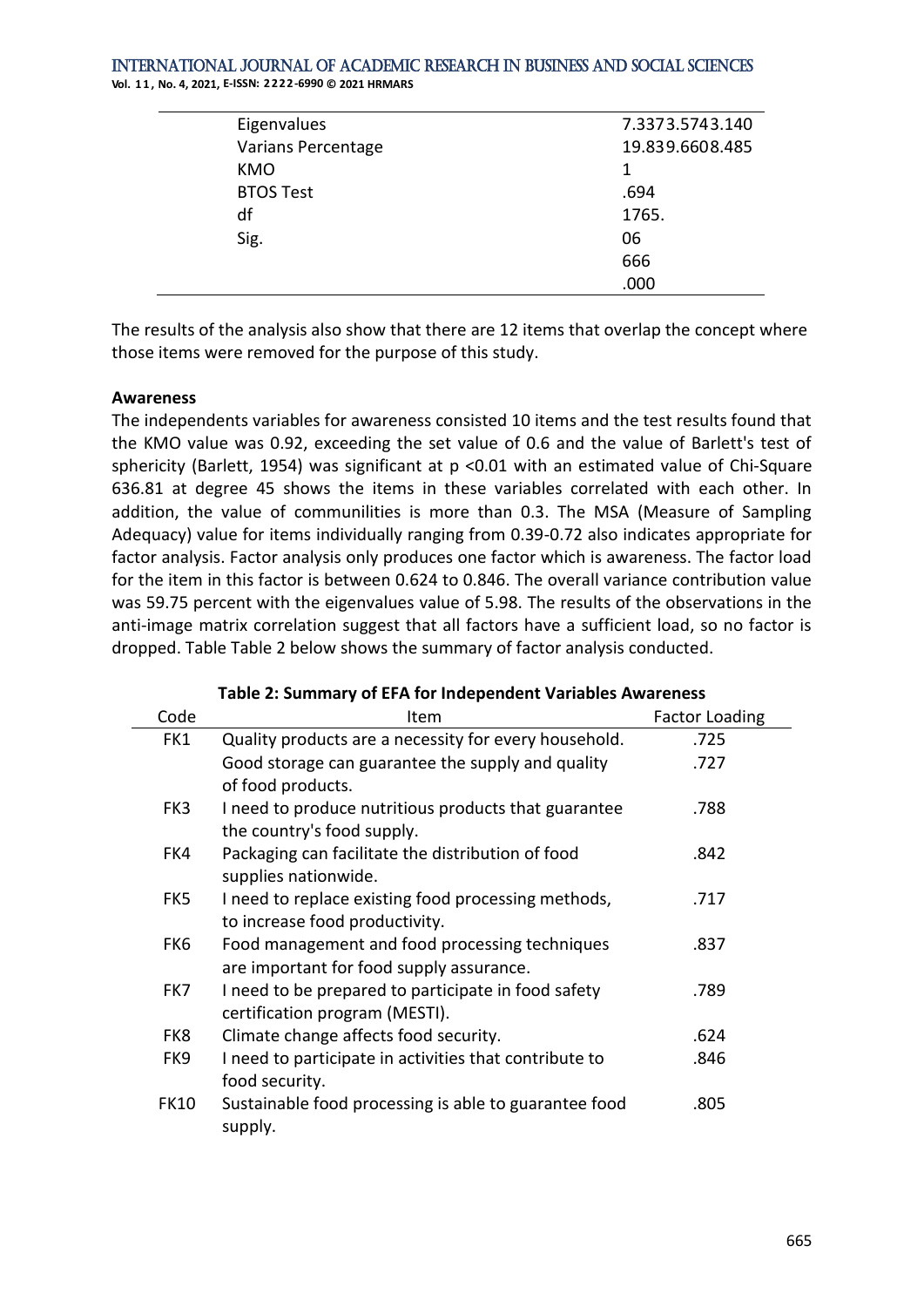**Vol. 1 1 , No. 4, 2021, E-ISSN: 2222-6990 © 2021 HRMARS**

| Eigenvalues               | 5.975   |
|---------------------------|---------|
| <b>Varians Percentage</b> | 59.750  |
| <b>KMO</b>                | .920    |
| <b>BTOS Test</b>          | 636.808 |
| df                        | 45      |
| Sig.                      | .000    |

#### **Attitude**

The measurement scale for the attitude variables contained 15 questionnaire items before 2 items were dropped because they had a value of communilities <0.3. The test results found that the KMO value was 0.88, exceeding the set value of 0.6 and the value of Barlett's test of sphericity (Barlett, 1954) was significant at p <0.01 with the estimated value of Chi-Square 804.38 at degree 105 indicating items in this variable correlate with each other. In addition, the value of communilities gives a value of more than 0.3. The MSA (Measure of Sampling Adequacy) value for individual items ranges from 0.36-0.66 also indicates suitablity for factor analysis. Factor analysis only produces one factor which is attitude. The factor load for the item in this factor is between 0.62 to 0.81. The overall variance contribution value is 48.00 percent with the eigenvalues value of 7.20. The results of observations in the anti-image matrix correlation suggest that two items do not have sufficient load, so the dropped they have been dropped.

The factor analysis of the validity of the content of the items carried out on the construct of attitude variables and test results is as shown in Table 3 below.

| Kod             | Item                                                              | Factor Loading |
|-----------------|-------------------------------------------------------------------|----------------|
| FS1             | I think buying local raw materials supports the concept of        | 0.766          |
|                 | sustainability as opposed to giving imported goods.               |                |
| FS <sub>2</sub> | I think storing products by category is a sustainable food        | 0.807          |
|                 | processing practice.                                              |                |
| FS4             | I think labels on raw materials provide information on how to use | 0.623          |
|                 | the product efficiently.                                          |                |
| FS5             | I think using the right temperature while processing can save     | 0.611          |
|                 | energy (gas and electricity).                                     |                |
| FS <sub>6</sub> | I think using machines and tools with the right functions can     | 0.726          |
|                 | make the job easier.                                              |                |
| FS7             | think properly measured food additives ensure<br>the              | 0.740          |
|                 | sustainability of food processing.                                |                |
| FS8             | I think, every college should provide space to sell products.     | 0.705          |
| <b>FS10</b>     | I think products that are often not used up should be reduced     | 0.745          |
|                 | production.                                                       |                |
| <b>FS11</b>     | I believe, everyone wants to take advantage of their products     | 0.776          |
|                 | through consumer sustainability education.                        |                |
| <b>FS12</b>     | I think managing waste well, can reduce solid waste.              | 0.792          |
| <b>FS13</b>     | I feel upset if I have to throw away food.                        | 0.704          |
| <b>FS14</b>     | I think solid waste segregation facilitates cleaning work.        | 0.760          |
| <b>FS15</b>     | I believe, food waste made into organic fertilizer is a good      | 0.709          |
|                 | practice.                                                         |                |

**Table 3. Summary of EFA for Independent Variables Attitude**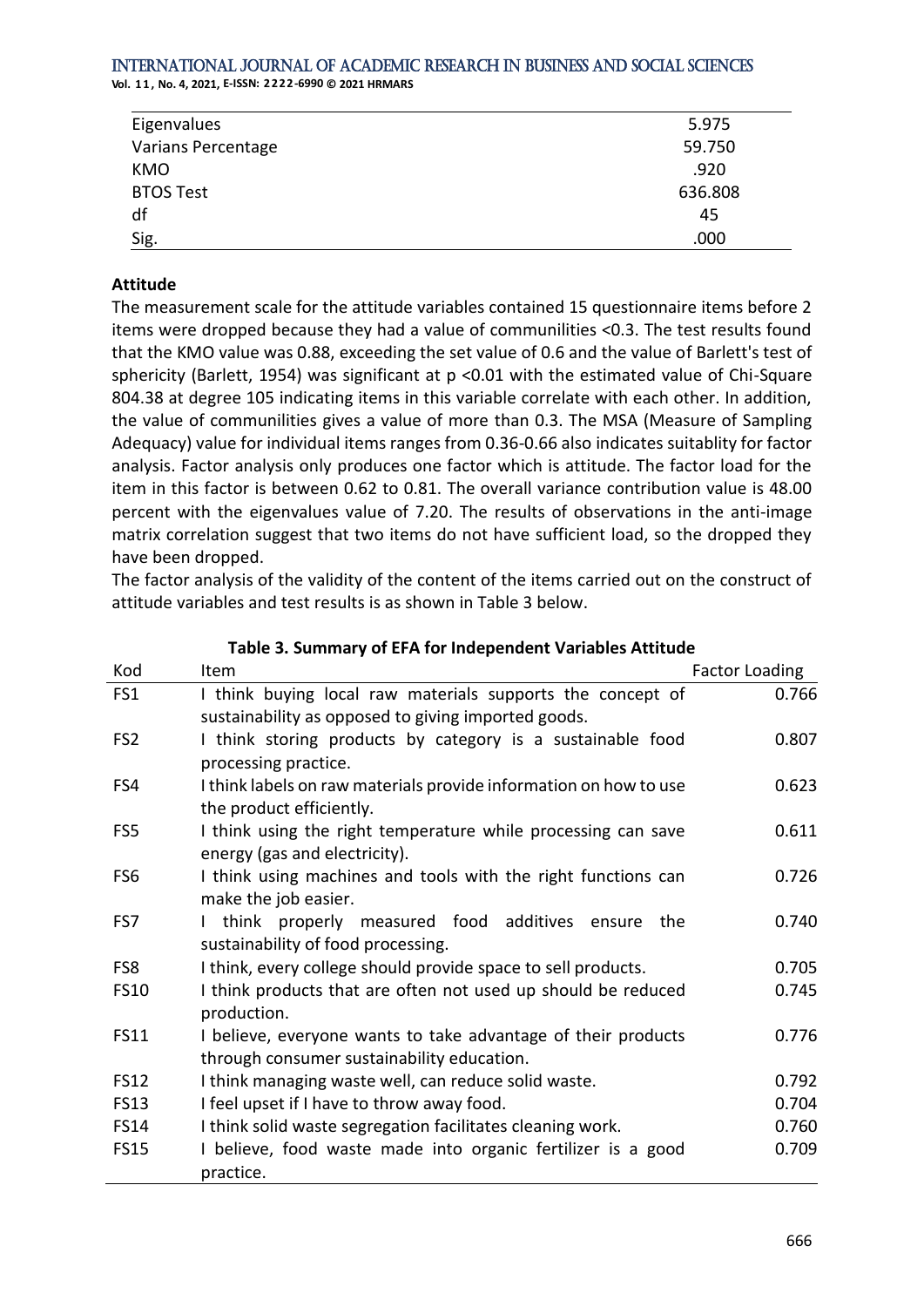**Vol. 1 1 , No. 4, 2021, E-ISSN: 2222-6990 © 2021 HRMARS**

| Eigenvalues               | 7.199   |
|---------------------------|---------|
| <b>Varians Percentage</b> | 47.991  |
| <b>KMO</b>                | .884    |
| <b>BTOS Test</b>          | 804.379 |
| df                        | 105     |
| Sig.                      | .000    |

#### **Subjective Norm**

The measurement scale for the subjective norm variable consisted of 4 items and the test results found that the KMO value was 0.777, exceeding the set value of 0.6 and Barlett's test of sphericity (Barlett, 1954) was significant at p <0.01 with an estimated Chi-Square value of 175,595 at 6 degree shows that the items in this variable are correlated with each other. In addition, the value of communilities gives a value of more than 0.3. The MSA value for individual items ranged from 0.525-0.749 also indicates suitability for factor analysis. Factor analysis only produces one factor which is subjective norm. The factor load for the item in this factor is between 0.725 to 0.865. The overall variance contribution value was 68.03 percent with the eigenvalues value of 2.72. The results of the observations in the anti-image matrix correlation suggest that all factors have sufficient load, therefore no factors are dropped as detailed in Table 4 below.

| Code               | Item                                                                                                            | Factor  |
|--------------------|-----------------------------------------------------------------------------------------------------------------|---------|
|                    |                                                                                                                 | Loading |
| FNS1               | My friend encourages the storage of raw materials according to<br>the category / type of material.              | .865    |
| FNS <sub>2</sub>   | Lecturers / Employers encourage the storage of raw materials<br>with the concept of First In, First Out (FIFO). | .836    |
| FNS3               | All my friends want me to wear aprons, headgear and bring rug<br>cloth during processing practical.             | .725    |
| FNS4               | The lecturer insisted that I adhere to Good Manufacturing                                                       | .865    |
|                    | Practices (GMP) such as always washing my hands and keeping                                                     |         |
|                    | my nails short and clean.                                                                                       |         |
| Eigenvalues        |                                                                                                                 | 2.721   |
| Varians Percentage |                                                                                                                 | 68.030  |
| KMO                |                                                                                                                 | .913    |
| <b>BTOS Test</b>   |                                                                                                                 | 175.595 |
| df                 |                                                                                                                 | 6       |
| Sig.               |                                                                                                                 | .000    |

#### **Table 4. Summary of EFA for Independent Variables Subjective Norm**

#### **Perceived Behavioural Control**

The measurement scale for the perceived behavioural control variable consisted of 7 items before the one item was dropped because it had a communilities <0.3. After conducting reanalysis, the test results found that the KMO value of 6 items was 0.874, exceeding the set value of 0.6 and Barlett's test of sphericity (Barlett, 1954) was significant at p <0.01 with an estimated value of Chi-Square 263.963 at degree 15 shows the items in these variables correlated with each other. In addition, the communilities value gives a value of more than 0.3. The MSA value for individual items ranging from 0.881-0.901 also indicates suitable for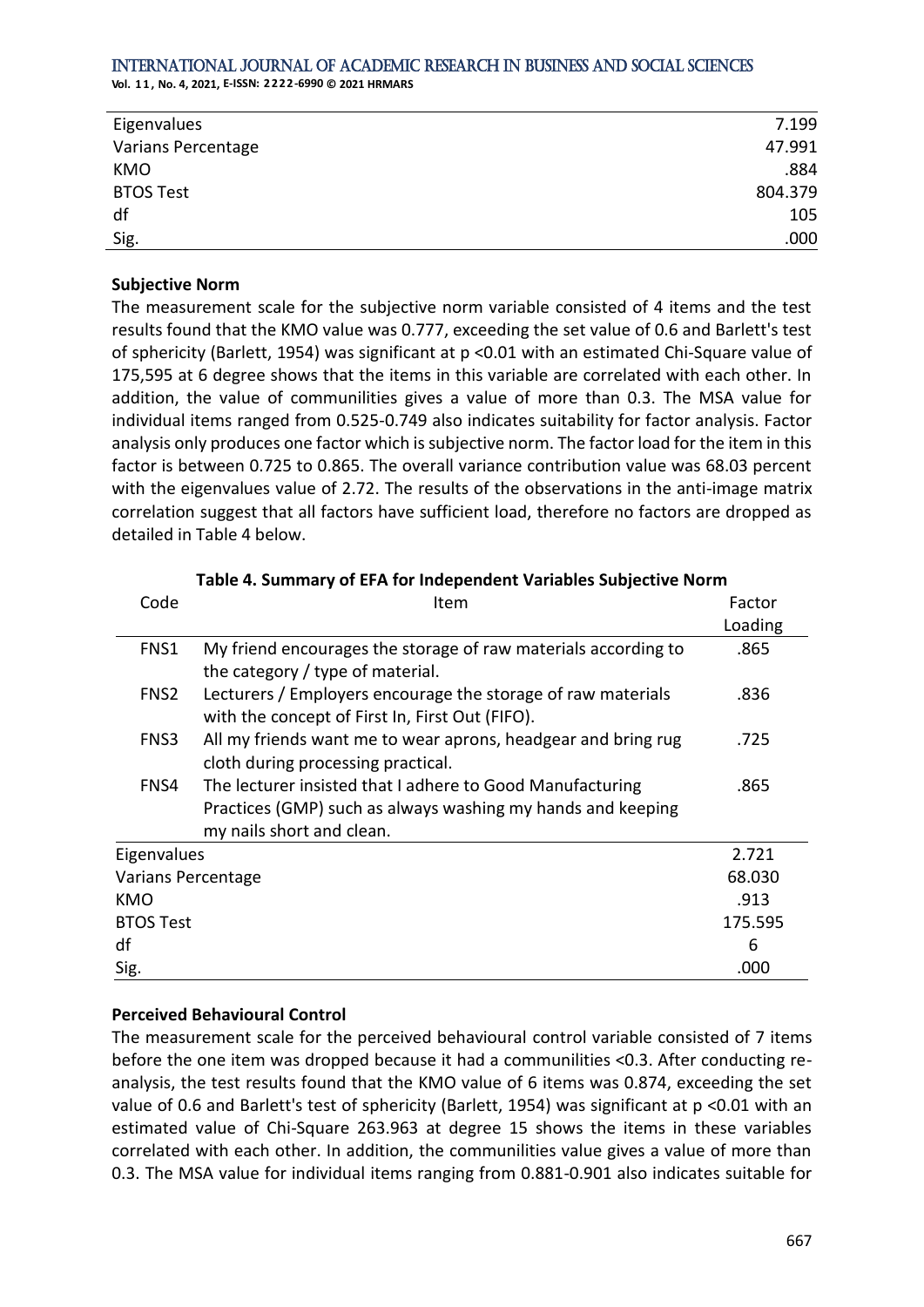factor analysis. Factor analysis produced only one factor, namely the behavioural perception perception factor. The factor load for the item in this factor is between 0.682 to 0.868. The total variance contribution value is 60.121 percent with a value of eigenvalues of 3,607. Therefore, a total of 6 items were used for the perceived behavioural control factor towards further study as detailed in Table 5 below.

| Table 5. Summary of EFA for Independent Variables Perceived Behavioural Control |                                                                  |                |
|---------------------------------------------------------------------------------|------------------------------------------------------------------|----------------|
| Code                                                                            | Item                                                             | Factor Loading |
| FPK1                                                                            | Lack of emphasis on good raw material storage causes its         | .682           |
|                                                                                 | implementation to be ineffective.                                |                |
| FPK2                                                                            | Hygiene and sanitation practices in food processing can be       | .868           |
|                                                                                 | done well, when all the equipment and facilities are available   |                |
|                                                                                 | to everyone.                                                     |                |
| FPK3                                                                            | The practical time given is sufficient to ensure the cleanliness | .792           |
|                                                                                 | of the equipment and workspace is well made.                     |                |
| FPK4                                                                            | The problem of clogged pipes, inadequate sinks complicates       | .752           |
|                                                                                 | food processing waste management practices.                      |                |
| FPK5                                                                            | I need to produce a clean and safe product if I have to bear     | .726           |
|                                                                                 | the consequences of food poisoning produced.                     |                |
| FPK7                                                                            | Cleanliness of equipment and workplace, can be maintained        | .819           |
|                                                                                 | through the cooperation of everyone.                             |                |
| Eigenvalues                                                                     |                                                                  | 3.607          |
|                                                                                 | Varians Percentage                                               | 60.121         |
| KMO                                                                             |                                                                  | .874           |
| <b>BTOS Test</b>                                                                |                                                                  | 263.963        |
| df                                                                              |                                                                  | 15             |
| Sig.                                                                            |                                                                  | .000           |

#### **Personal Norm**

The measurement scale for the personal norm variable contained 4 items of questionnaire before the FNP2 item was dropped because it had a uniformity value (Communilities) <0.3. After conducting re-analysis, the test results found that the KMO value of 3 items is 0.633 above the set value of 0.6 and Barlett's test of sphericity (Barlett, 1954) is significant at p <0.01 with an estimated value of Chi-Square 65.92 at degree 6 shows the items in this variable are correlated with each other. In addition, the value of uniformity (Communilities) gives a value of more than 0.3. The MSA (Measure of Sampling Adequacy) value for individual items ranging from 0.45-73 also indicates suitable for factor analysis. Factor analysis only produces one factor which is personal norms. The factor load for the item in this factor is between 0.545 to 0.705. The overall variance contribution value is 49.386 percent with the eigenvalues value of 1,975 as shown in Table 3.110 below. Therefore, a total of 3 items was used for the personal norm factor against the actual study. Table 3.21 below shows the summary of factor analysis for personal norm variables.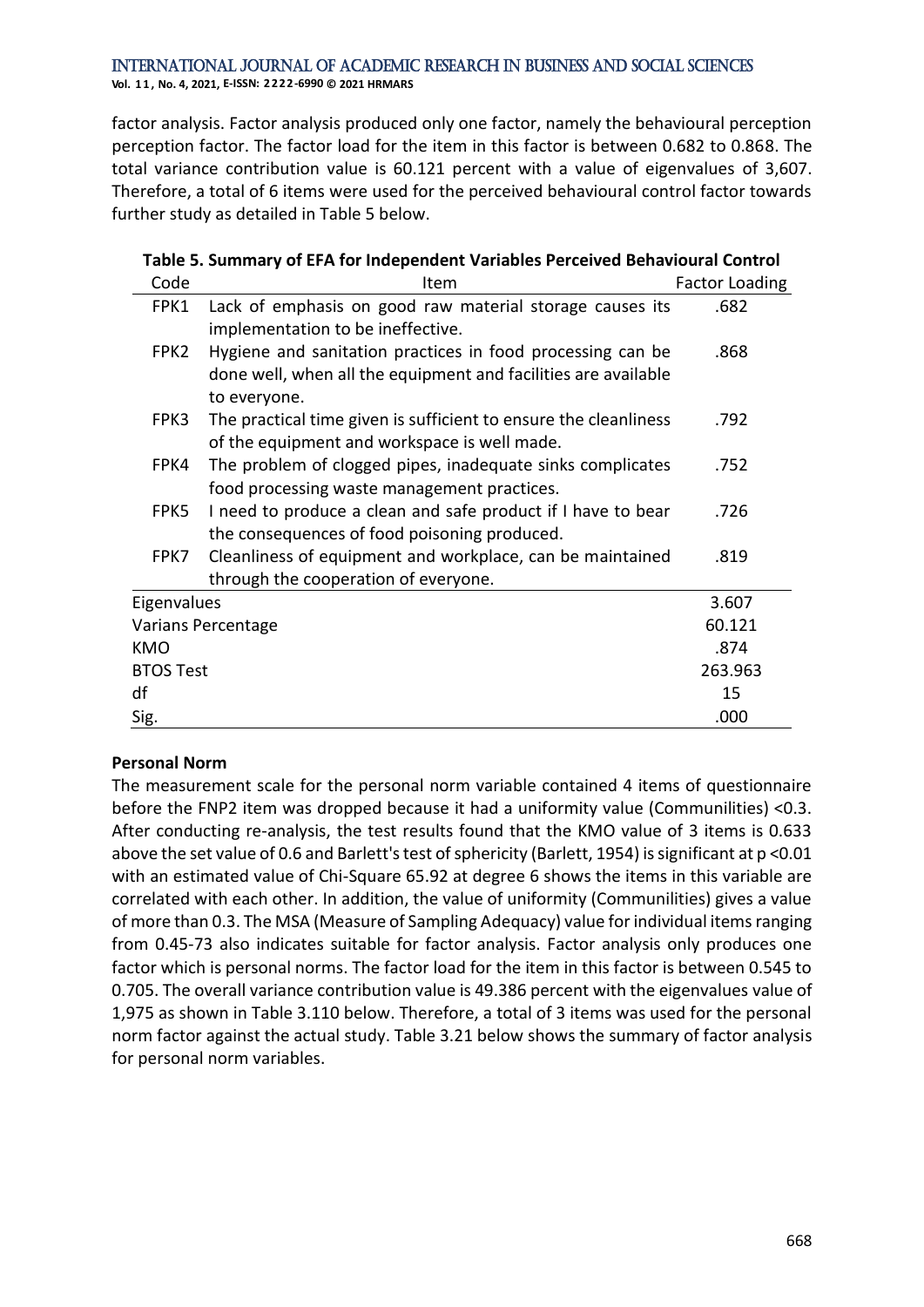**Vol. 1 1 , No. 4, 2021, E-ISSN: 2222-6990 © 2021 HRMARS**

|                  | <u>Fable o Summary of ELATOR INGENERIUS III variables Fersonal Norm</u>                                       |                       |
|------------------|---------------------------------------------------------------------------------------------------------------|-----------------------|
| Code             | Item                                                                                                          | <b>Factor Loading</b> |
| FNP1             | I feel guilty if the end product is not good quality because I did not<br>follow the proper practical method. | .667                  |
| FNP3             | I care about storing chilled raw materials because they are easily<br>damaged.                                | .743                  |
| FNP4             | If I value food hygiene, I also value the safety and sustainability of<br>the general public.                 | .855                  |
| Eigenvalues      |                                                                                                               | 1.975                 |
|                  | <b>Varians Percentage</b>                                                                                     | 49.386                |
| <b>KMO</b>       |                                                                                                               | .633                  |
| <b>BTOS Test</b> |                                                                                                               | 65.922                |
| df               |                                                                                                               | 6                     |
| Sig              |                                                                                                               | .001                  |
|                  |                                                                                                               |                       |

#### **Table 6 Summary of EFA for Independent Variables Personal Norm**

#### **Reliability Analysis**

The current study was using a measurement of internal consistency to determine the reliability coefficient known as Cronbach Alpha for each construct and the entire evaluation instrument through Statistical Package for Social Science (SPSS) version 26.0 software. Cronbach Alpha statistics are calculated from a range of 0 to 1 where the value approaching 1 indicates that the items in the questionnaire have a positive correlation with each other and have a high internal consistency. Cronbach Alpha values less than 0.6 are considered weak and unsatisfactory while values above 0.6 are acceptable or reliable. However, values above 0.8 are considered better (Cavana, Delahaye & Sekaran, 2001; Hair et. Al., 2007). Jackson (2006) suggested the scale acceptability is 0.00- 0.29= Weak; 0.30- 0.69= Moderate and 0.70- 1.00= Strong. The result for reliability test for this study show in Table 7 below;

|                  | Variables                                    | (Number of Item)<br>Alpha Value | Interpretation  |
|------------------|----------------------------------------------|---------------------------------|-----------------|
|                  | <b>Sustainable Food Processing Practices</b> | 0.73                            | Strong          |
|                  | (After Factor Analysis)                      |                                 |                 |
| i.               | Processing                                   | (12) 0.81                       | Strong          |
| ii.              | Post-processing                              | $(6)$ 0.50                      | Moderate        |
| $\cdots$<br>111. | Pre-processing                               | $(5)$ 0.57                      | Moderate        |
|                  | <b>Predictive Factors</b>                    |                                 |                 |
| i.               | Knowledge                                    | (28) 0.75                       | Strong          |
| ii.              | Awareness                                    | (10) 0.92                       | Strong          |
| iii.             | Attitude                                     | (13) 0.93                       | Strong          |
| iv.              | Subjective Norm                              | $(4)$ 0.83                      | Strong          |
| v.               | <b>Perceived Behavioural Control</b>         | (6) 0.86                        | Strong          |
| vi.              | Personal Norm                                | (3) 0.66                        | Moderate        |
|                  |                                              |                                 | (Jackson, 2006) |

### **Table 7: Cronbach's Alpha for Each Criteria and Features of the i-KProM Questionnaire**

### **Conclusion and Recommendation**

The i-KProM have been chosen to determine the sustainable food processing practices among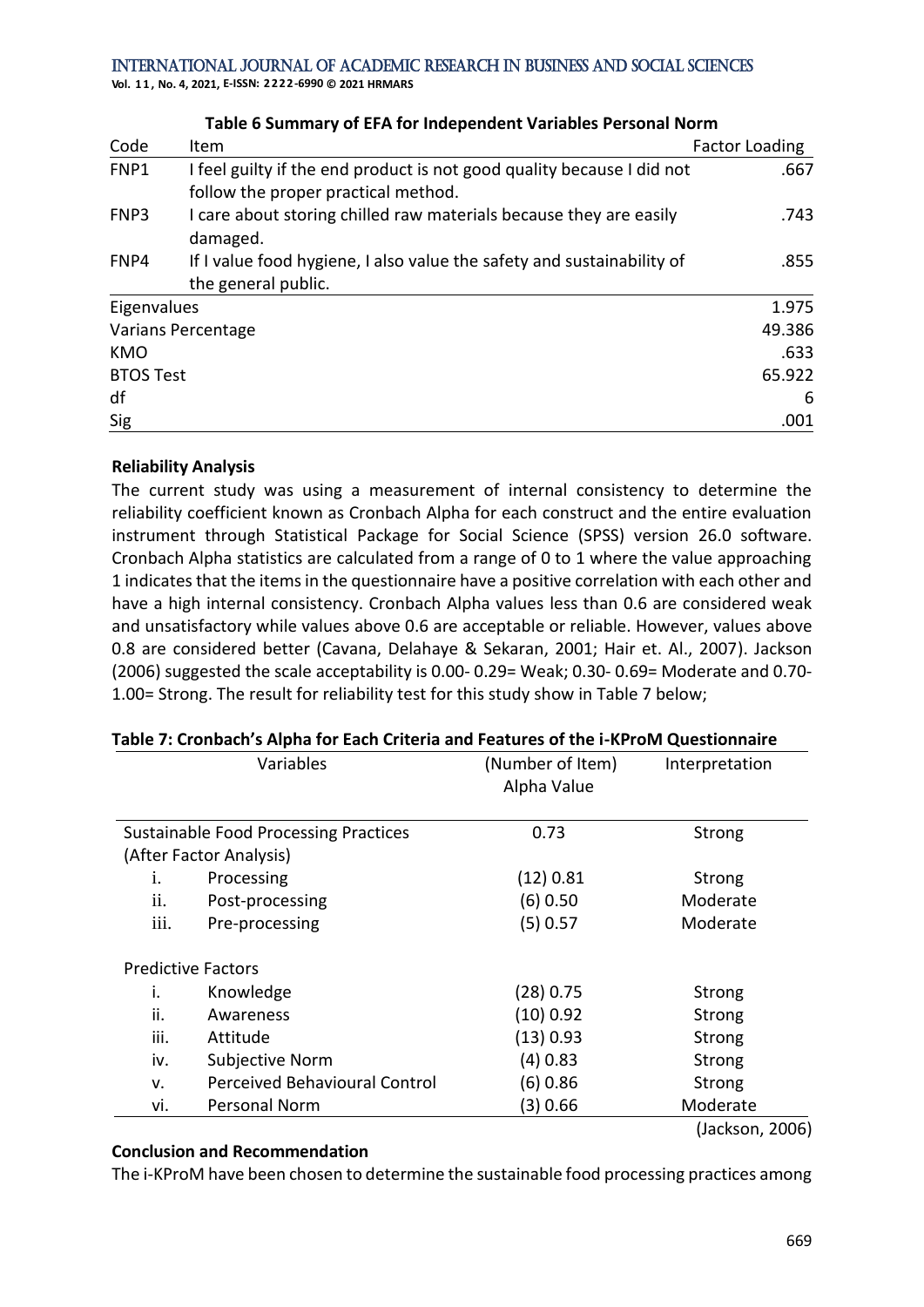**Vol. 1 1 , No. 4, 2021, E-ISSN: 2222-6990 © 2021 HRMARS**

the TVET students. This study is significant for the future of sustainable food production and consumption (SDG 2030). The validity and reliability aspects of the i-KProM were proven and being used to measure the adequacy of the sustainable food processing instrument.

There are six succeeded criteria of the i-KProM for sustainable food processing which is all criteria produce moderate to high reliability Cronbach alpha,  $α>0.50$  to 0.93. The result of EFA for sustainable food processing practices remained 23 items that contribute to three factors which is; processing (12 items), post-processing (6 items) and pra-processing (5 items). The predictive factor variables consisted of 23 items which is; awareness (10 items), attitude (13 items), subjective norm (4 items), perceived behavioural control (6 items) and personal norm (3 items). Furthermore, data encompassing this study were suitable to run the EFA based on descriptive analysis.

Most of the research regarding the sustainable food processing only focusing on industrial and household sustainable practices (Ng & Shukor, 2016: Ahamad et al., 2018) and limited articles related to sustainable food processing in TVET. Therefore, this instrument (i-KProM) gives an advantage to the policy maker and management of TVET to review their curricular also policy regarding this issue which can contribute to educate our future sustainable practitioner in the food processing field.

#### **Acknowledgement**

This paper is a part of dissertation sponsored by Ministry of Higher Education Scholarship Programme.

#### **Corresponding Author**

Dr Suriani Mohamed Universiti Pendidikan Sultan Idris, Malaysia Email: suriani.mohamed@ftv.upsi.edu.my

#### **References**

- Ahamad, N. R., & Ariffin, M. (2018). Assessment of knowledge, attitude and practice towards sustainable consumption among university students in Selangor, Malaysia. *Sustainable Production and Consumption*, (1-11), S235255091830023X–. doi:10.1016/j.spc.2018.06.006.
- Ahmad, H. (2004). Pengukuran kecergasaan motor. Tanjong Malim: Quantum.
- Ahmad, J. H., Mustafa, H., & Abdul Hamid, H. A., Wahab, J. A. (2011). Pengetahuan, sikap dan amalan masyarakat Malaysia terhadap isu alam sekitar. AKADEMIKA : *Jurnal Sains Kemasyarakatan Dan Kemanusiaan*, 81(3), 103–115.
- Ajzen, I. (1991). The theory of planned behavior. *Organizational behavior and human decision processes*, 50(2), 179-211.
- Alders, R. G., Ratanawongprasat, N., Schönfeldt, H., & Stellmach, D. (2018). *A planetary health approach to secure, safe, sustainable food systems: workshop report. Food Security,* 10(2), 489–493. https://doi.org/10.1007/s12571-018-0780-9.
- Ali, M. H., & Suleiman, N. (2016). Sustainable food production: Insights of Malaysian halal small and medium sized enterprises. *International Journal of Production Economics*, 181, 303–314. doi:10.1016/j.ijpe.2016.06.003.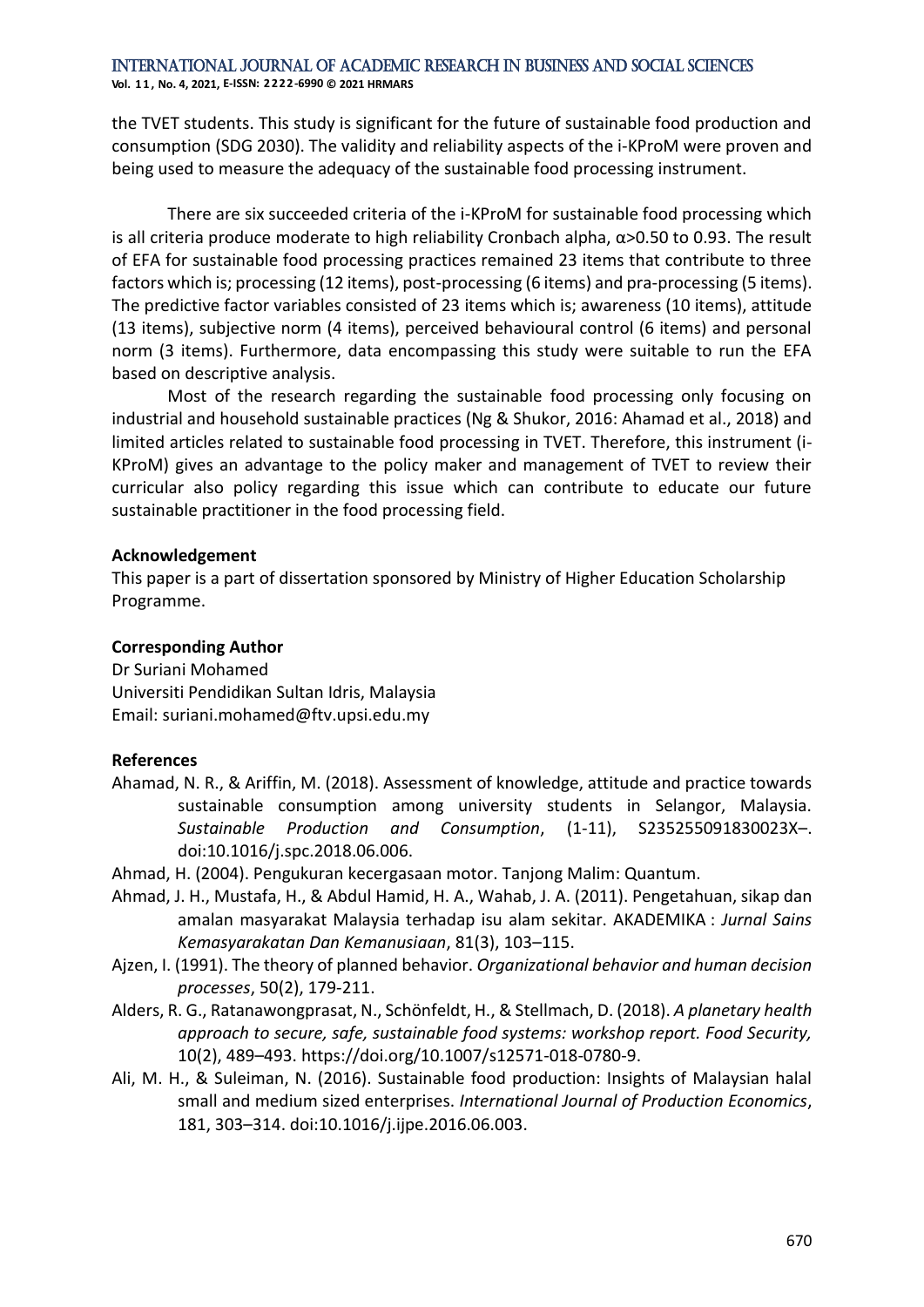**Vol. 1 1 , No. 4, 2021, E-ISSN: 2222-6990 © 2021 HRMARS**

- Aschemann-Witzel, J., de Hooge, I., Amani, P., Bech-Larsen, T., & Oostindjer, M. (2015). Consumer-related food waste: Causes and potential for action. *Sustainability (Switzerland)*, 7(6), 6457–6477. https://doi.org/10.3390/su7066457
- Augustin, M. A., Riley, M., Stockmann, R., Bennett, L., Kahl, A., Lockett, T., Cobiac, L. (2016). Role of food processing in food and nutrition security. *Trends in Food Science and Technology*, 56, 115–125. https://doi.org/10.1016/j.tifs.2016.08.005.
- Aziz, A. N. A., Musa, D., & Rashid, R. (2019). Entrepreneurial Intention among TVET Students: Examining the Relationship with the Individual Entrepreneurial Orientation. *9th National Conference in Education - Technical & Vocational Education and Training (CiE-TVET)* 2019, 483-495.
- Ball, H. L. (2019). About Research: Conducting Online Surveys. *Journal of Human Lactation*, 089033441984873. doi:10.1177/0890334419848734.
- Besar, T. A., Hassan, M. S. H., Bolong, J., & Abdullah, R. (2013). Exploring the levels of knowledge, attitudes and environment-friendly practices among young civil servants in Malaysia. *Pertanika Journal of Social Science and Humanities*, 21(July), 21–38.
- Brown, J. D. (2009) Choosing the Right Type of Rotation in PCA and EFA. Shiken: *JALT Testing and Evaluation SIG Newsletter*, 13, 20-25.
- Callegaro, M., Manfreda, L. K., & Vehovar, V. (2015). *Web Survey Methodology*. London: Sage Publications.
- Cavana, R. Y., Delahaye, B. L., & Sekaran, U. (2001*). Applied Business Research: Qualitative And Quantitative Methods*. Milton, Old: John Wiley & Son Australia.
- Chin, C. K., Munip, H., Miyadera, R., Thoe, N. K., Ch'ng, Y. S., & Promsing, N. (2019). Promoting Education for Sustainable Development in Teacher Education integrating Blended Learning and Digital Tools: An Evaluation with Exemplary Cases. *Eurasia Journal of Mathematics, Science and Technology Education*, 15(1), em1653. https://doi.org/10.29333/ejmste/99513.
- Derahim, N., Hashim, H. S., & Ali, N. (2011). Tahap Kelestarian Pelajar Universiti Kebangsaan Malaysia ke Arah Kampus Lestari. *Jurnal Personalia Pelajar*, 14, 1–10. https://doi.org/10.1016/j.ultrasmedbio.2011.05.669
- Etse, D., & Ingley, D. (2016),"Higher education curriculum for sustainability", *International Journal of Sustainability in Higher Education*, Vol. 17 Iss 2 pp. 269 – 280. http://dx.doi.org/10.1108/IJSHE-07-2015-0121.
- Fincham, J. E. (2008). Response Rates and Responsiveness for Surveys, Standards, and the Journal. *American Journal of Pharmaceutical Education*, 72(2), 43. doi:10.5688/aj720243.
- Garnett, T. (2013). Food sustainability: Problems, perspectives and solutions. *Proceedings of the Nutrition Society*, 72(1), 29–39. https://doi.org/10.1017/S0029665112002947.
- Gössling, S., Garrod, B., Aall, C., Hille, J., & Peeters, P. (2011). Food management in tourism: Reducing tourism's carbon "foodprint." *Tourism Management*, 32(3), 534–543.
- Gunders, D., & Bloom, J. (2017). Wasted: How America is losing up to 40 percent of its food from farm to fork to landfill. Natural Resources Defense Council. https://www.nrdc.org/resources/wasted-how-america-losing-40-percent-its-foodfarm-fork-landfill on 22nd June 2020
- Greyson, D. L., & Johnson, J. L. (2016). The role of information in health behavior: A scoping study and discussion of major public health models. *Journal of the Association for Information Science and Technology*, 67(12), 2831-2841.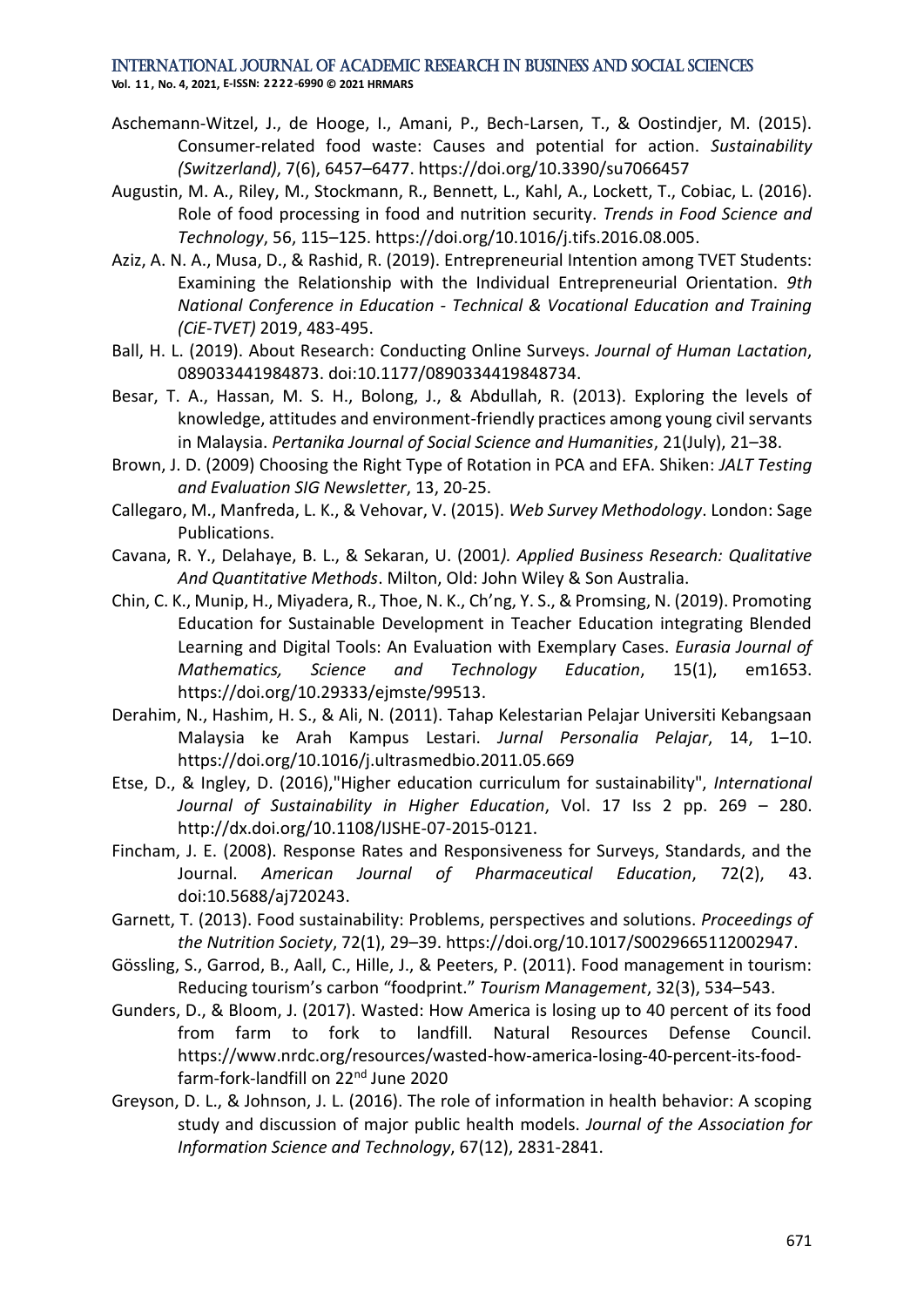**Vol. 1 1 , No. 4, 2021, E-ISSN: 2222-6990 © 2021 HRMARS**

- Gurudasani, R., & Sheth, M. (2009). Food safety knowledge and attitude of consumers of various food service establishments. *Journal of Food Safety*, 29(3), 364-380.
- Hungerford, H. R., & Volk, T. L. (1990). Changing learner behavior through environmental education. *The Journal Of Environmental Education*, 21(3), 8-21.
- Jabatan Pendidikan Politeknik dan Kolej Komuniti, JPPKK. (2018). *Rangka Kerja TVET 4.0. Putrajaya. Malaysia*. From https://www.mypolycc.edu.my/index.php/muatturun/penerbitan/download/2-penerbitan/110-rangka-kerja-tvet-4-0-2018-2025 on 14th June 2020
- Jabatan Pendidikan Politeknik dan Kolej Komuniti, JPPKK. (2020). *Program Sijil Yang Ditawarkan Di Kolej Komuniti*. From https://www.mypolycc.edu.my/index.php/program/sepenuh-masa/sijil. On 22nd June 2020.
- Jackson, S. L. (2006). *Research Method for Statistics*. Thomson Wadsworth.
- Kline, R. B. (2005). *Principles and Practice of Structural Equation Modeling* (2nd ed.). New York: Guilford. 366, ISBN 978-1-57230-690-5.
- Knorr, D., Augustin, M. A., Tiwari, B. (2020). *Advancing the Role of Food Processing for Improved Integration in Sustainable Food Chains. Frontiers in Nutrition*, 7(), 34–. doi:10.3389/fnut.2020.00034
- Kollmuss, A., & Agyeman, J. (2002). Mind the Gap: Why do people act environmentally and what are the barriers to pro-environmental behavior? *Environmental Education Research*, 8(3), 239–260. doi:10.1080/13504620220145401 Lilley, D. (2009). Design for sustainable behaviour: strategies and perceptions. Design Studies, 30(6), 704– 720. https://doi.org/10.1016/j.destud.2009.05.001.
- Madden, T. J., Ellen, P. S., & Ajzen, I. (1992). A comparison of the theory of planned behavior and the theory of reasoned action. *Personality and Social Psychology Bulletin*, 18, 3- 9.
- Malaysian Qualification Agency. (2019). *Code of Practices for TVET Programme Accreditation*. Cyberjaya.
- Mahat, H., Pasang. D., Hashim, M., Saleh, Y., & Nayan, N (2019). Amalan Rendah Karbon dalam Kalangan Isi Rumah. *Journal Of Techno Social* VOL. 11 NO. 1 (2019) 29-38. DOI: https://doi.org/10.30880/jst.2018.11.01.004.
- Ng, G. K., & Shukor, S. A. (2016). Sustainability in food processing industry: An overview. *Advanced Science Letters*, 22(7), 1835-1839.
- Nasir, R. A. (2020). Kesahan dan Kebolehpercayaan Instrumen Kelestarian Pemprosesan Makanan (i-KProM) dalam Pendidikan Teknikal dan Vokasional. *e-Proceedings of the National Technology Research in Engineering, Design and Social Science Conference* (nTrends'20) pp. 442-450.
- Martindale, W., & Schiebel, W. (2017). The impact of food preservation on food waste. *British Food Journal*, 119(12), 2510–2518. https://doi.org/10.1108/BFJ-02-2017-0114
- Ofstad, S., Westly, L., Bratelli, T. (1994). *Norway, miljøverndepartementet, symposium on sustainable consumption. In: Symposium: Sustainable Consumption*: 19-20 January 1994: Oslo, Norway. Ministry of Environment, Oslo, Norway.
- Okumus, B. (2019): How do hotels manage food waste? evidence from hotels in Orlando, Florida, *Journal of Hospitality Marketing & Management*. DOI: 10.1080/19368623.2019.1618775.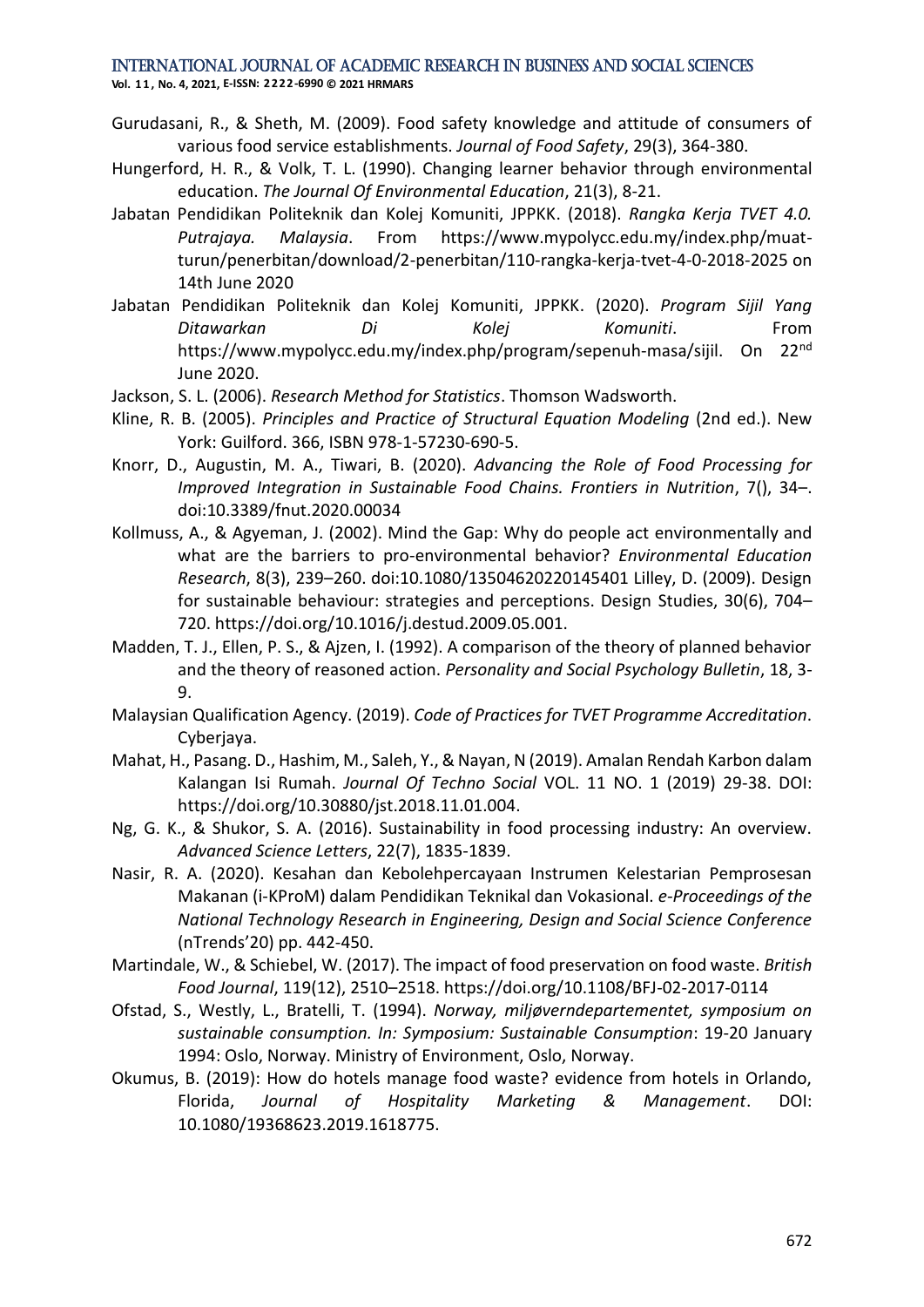**Vol. 1 1 , No. 4, 2021, E-ISSN: 2222-6990 © 2021 HRMARS**

- Omar, M., Payus, C. M., & Vun, L. W (2019). Tahap Celik Alam Sekitar Dalam Kalangan Pelajar Tingkatan Lima di Sabah. Malaysian Journal of Social Sciences and Humanities, Volume 4, Issue 1, (page 41 - 49).
- Pallant, J. (2016). *SPSS Survival Manual: A step by step guide to data analysis using SPSS for windows* (Version 15) (6th ed.). McGraw-Hill House.
- Paryono. (2017). AIP Conference Proceedings [Author(s) Green Construction And Engineering Education For Sustainable Future: *Proceedings of the Green Construction and Engineering Education (GCEE) Conference 2017* - East Java, Indonesia (8–9 August 2017)] - The importance of TVET and its contribution to sustainable development. , 1887(), 020076–. doi:10.1063/1.5003559.
- Pett, M. A., Lackey, N. R., & Sullivan, J. J. (2003). *Making sense of factor analysis: The use of factor analysis for instrument development in health care research*. Thousand Oaks, California: Sage.
- Raman, F. I., & Bakar, K. A. (2019). Amalan kelestarian alam sekitar dalam kalangan guru prasekolah (Environmental sustainability practices among preschool teachers). *Geografia-Malaysian Journal of Society and Space*, 15(2).
- Ramly, Z., Hashim, N. H., Yahya, W. K., & Mohamad, S. A. (2012). Tingkah Laku Keprihatinan Terhadap Alam Sekitar dalam Kalangan Pengguna Malaysia: Satu Analisis Empirikal. *Jurnal Pengurusan* 35(2012) 111 – 121.
- Retno, B., Nawasiah, N., & Hilmiyah, N. (2019). Dalam Membangunkan Kelestarian (Value and Behaviors Of Green Consumption In Sustainability Development). 1(2), 30–38.
- Reza, M. I. H. (2016). Sustainability in higher education: Perspectives of Malaysian higher education system. SAGE Open, 6(3). https://doi.org/10.1177/2158244016665890.
- Ruolin, E. M.,& Nicolette, L. C. (2020): The role of gender, race, and ethnicity in environmental identity development in undergraduate student narratives, *Environmental Education Research*, DOI: 10.1080/13504622.2020.1717449.
- Rus, R. C., Husain, M. A. M., Hanapi, Z., & Mamat, A. B. (2020). TVETagogy: Teaching and Facilitating Framework (PDPC) for Technical and Vocational Education and Training (TVET). *International Journal 0f Academic Research In Business And Social Sciences*, 10(3).
- Salas-Zapata, W. A., Ríos-Osorio, L. A., & Cardona-Arias, J. A. (2018). Knowledge, Attitudes and Practices of Sustainability: Systematic Review 1990-2016. *Journal of Teacher Education for Sustainability*, 20(1), 46–63. https://doi.org/10.2478/jtes-2018-0003
- SDG. (2030). *Incheon Declaration and Framework for Action for the implementation of Sustainable Development Goal 4*. Incheon.
- Tabachnick, B. G., & Fidell, L. S. (2013). *Using multivariate statistics*(6th ed.). Pearson: Boston.
- Taufique, K. M. R., Siwar, C., Chamhuri, S. F. H. (2016). Integrating General Environmental Knowledge and Eco-Label Knowledge in Understanding Ecologically Conscious Consumer Behavior. *Procedia Economics and Finance*, 37(), 39–45. doi:10.1016/s2212-5671(16)30090-9
- Tseng, M.-L., Divinagracia, L., and Divinagracia, R. (2009). Evaluating firm's sustainable production indicators in uncertainty. *Computers & Industrial Engineering*, Vol. 57 No. 4, pp. 1393–1403.
- Tuten, T. L. (2010). Conducting Online Surveys. Advanced Methods for Conducting Online Behavioral Research. *American Psychological Association* (APA) Publication, 179-192.
- UNESCO (2016). *Recommendation Concerning Thecnical and Vocational Education Training*. France.